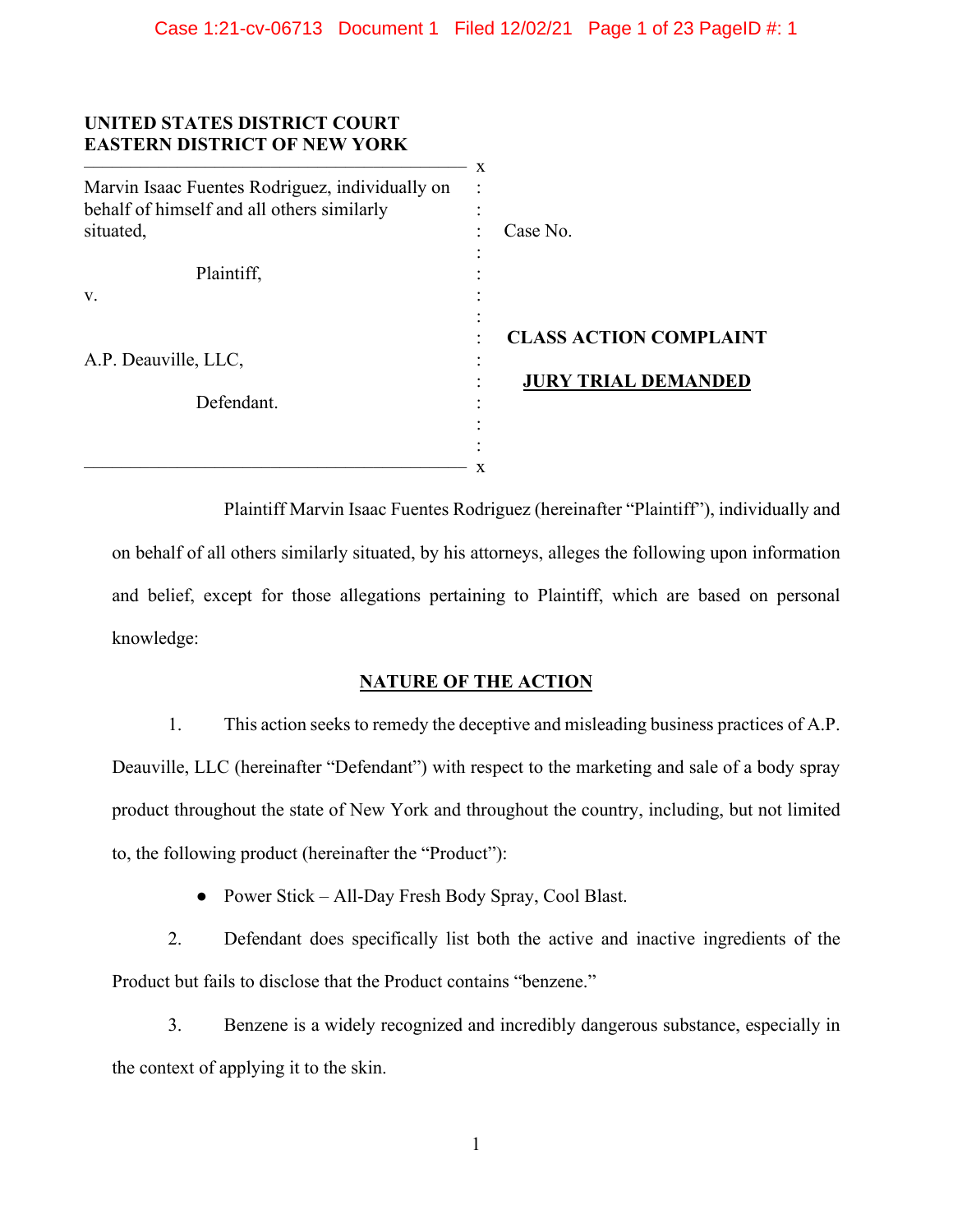# Case 1:21-cv-06713 Document 1 Filed 12/02/21 Page 2 of 23 PageID #: 2

4. Benzene has been recognized, acknowledged, and accepted as a well-known health hazard and human carcinogen for approximately a century.<sup>[1](#page-1-0)</sup>

5. For example, benzene is known to harm the bone marrow and long exposure can lead to blood cancer, such as leukemia.<sup>[2](#page-1-1)</sup>

6. Consumers like the Plaintiff trust manufacturers such as Defendant to sell a Product that are safe and free from harmful known toxins, including benzene.

7. Plaintiff and those similarly situated (hereinafter "Class Members") certainly expect that the body spray they purchase will comply with its labeling and not contain any knowingly harmful substances like benzene.

8. Defendant specifically manufactures, sells, and distributes the Product using a marketing and advertising campaign centered around claims that appeal to health-conscious consumers.

9. Defendant's marketing and advertising campaign includes the one place that every consumer looks when purchasing a product—the packaging and labels themselves. Consumers expect the ingredient listing on the packaging and labels to accurately disclose the ingredients within the Product.

10. However, Defendant's advertising and marketing campaign is false, deceptive, and misleading because the Product contains benzene, which Defendant does not list or mention anywhere on the Product's packaging or labeling.

11. Plaintiff and Class Members relied on Defendant's misrepresentations and omissions of what is in the Product when they purchased it.

<span id="page-1-0"></span><sup>1</sup> https://pubmed.ncbi.nlm.nih.gov/17718179/

<span id="page-1-1"></span><sup>2</sup> https://emergency.cdc.gov/agent/benzene/basics/facts.asp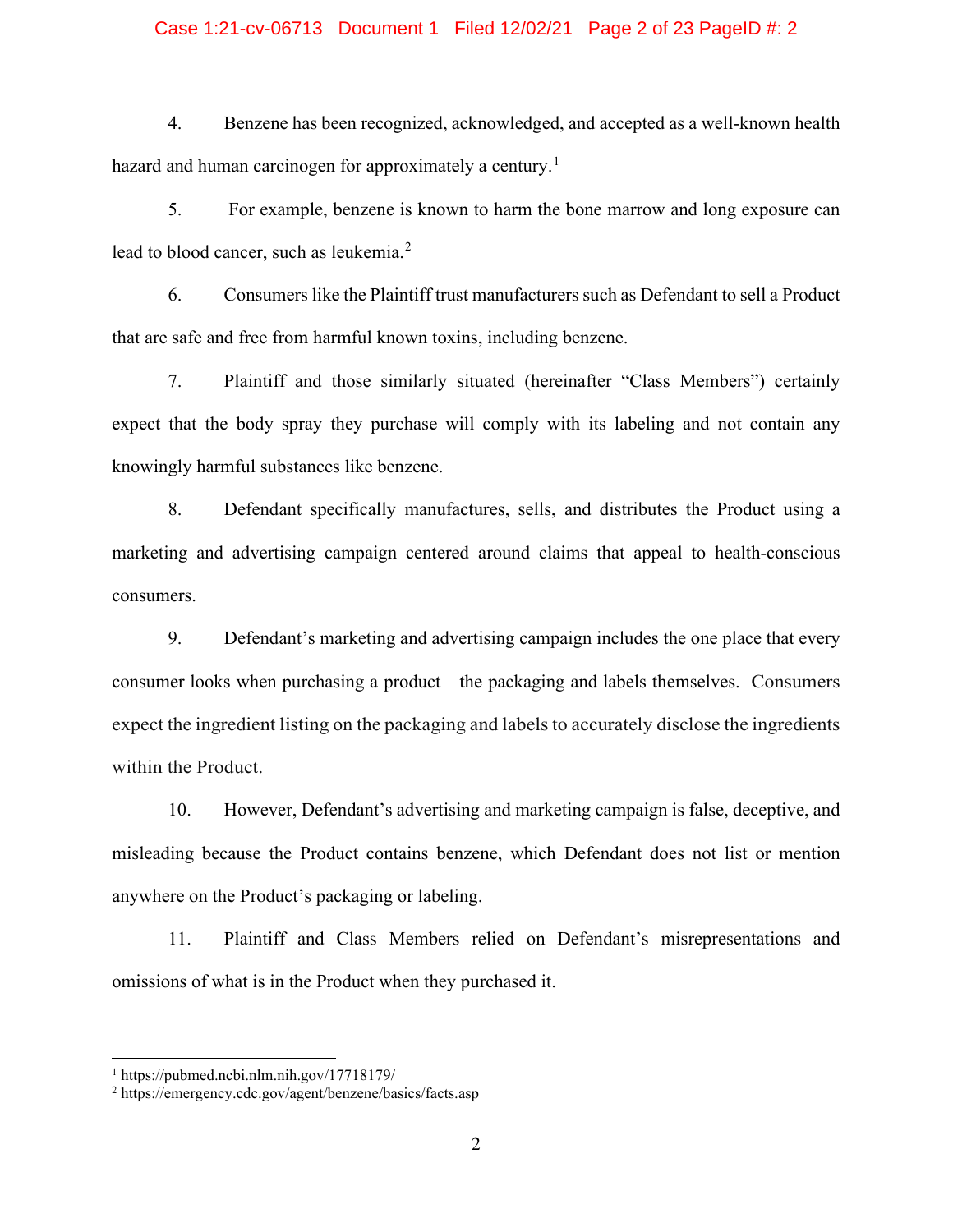## Case 1:21-cv-06713 Document 1 Filed 12/02/21 Page 3 of 23 PageID #: 3

12. Consequently, Plaintiff and Class Members lost the entire benefit of their bargain when what they received was a body spray product contaminated with a known carcinogen.

13. That is because Defendant's Product containing a known human carcinogen has no value.

14. As set forth below, a body spray product that contains benzene are in no way safe for humans and are entirely worthless.

15. Accordingly, Defendant's conduct violated and continues to violate, *inter alia*, New York General Business Law §§ 349 and 350. Defendant also breached and continue to breach its warranties regarding the Product and has been and continues to be unjustly enriched. In addition, Defendant has been and continues to be unjustly enriched. Lastly, Plaintiff brings a claim for medical monitoring costs associated with testing, monitoring, and remediating the effects of their benzene exposure.

16. Plaintiff brings this action against Defendant on behalf of himself and Class Members who purchased the Product during the applicable statute of limitations period (the "Class Period").

# **FACTUAL BACKGROUND**

17. Consumers have become increasingly concerned about the effects of synthetic and chemical ingredients in products that they and their family members put on and/or into their bodies. Companies such as Defendant have capitalized on consumers' desire for healthy and safe products, and indeed consumers are willing to pay, and have paid, a premium for these products.

18. Consumers lack the meaningful ability to test or independently ascertain or verify whether a product contains unsafe substances, such as benzene, especially at the point of sale, and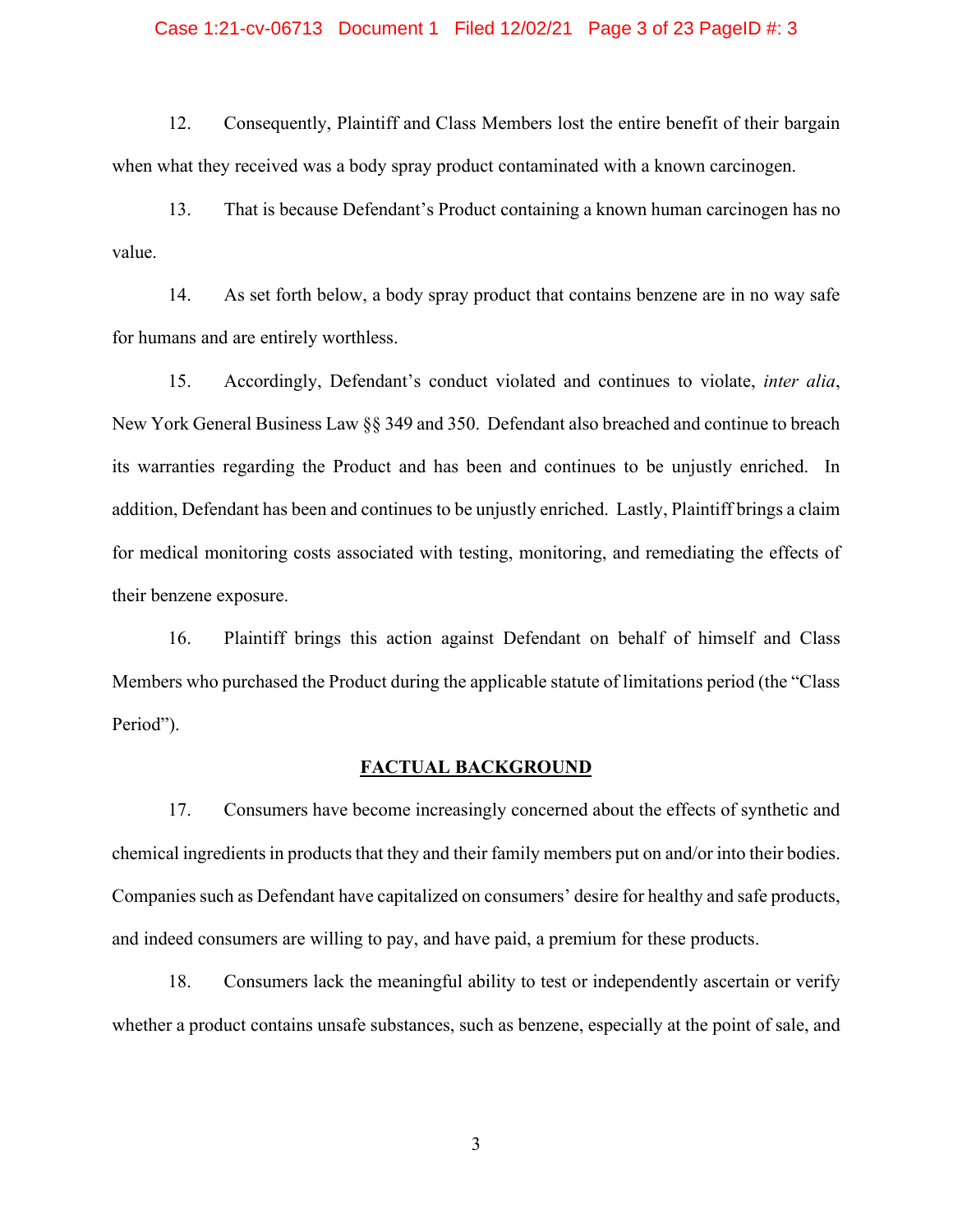# Case 1:21-cv-06713 Document 1 Filed 12/02/21 Page 4 of 23 PageID #: 4

therefore must and do rely on Defendant to truthfully and honestly report what the Product contains on the Product's packaging or labels.

19. When consumers look at the Product's packaging there is no mention of benzene. Benzene is not listed in the ingredients section, nor is there any warning about the inclusion (or even potential inclusion) of benzene in the Product. This leads reasonable consumers to believe the Product does not contain dangerous chemicals like benzene.

20. However, despite this, the Product contains benzene.

21. 21 $\mathrm{s}$ <sup>1</sup> century research has confirmed that there is no safe level of benzene exposure. $3$ 

22. Benzene has been recognized, acknowledged, and accepted as a well-known health hazard and human carcinogen for approximately a century.<sup>[4](#page-3-1)</sup>

23. The National Toxicology Program (hereinafter "NTP") has regarded benzene as "known to be a human carcinogen based on sufficient evidence of carcinogenicity from studies in humans."<sup>[5](#page-3-2)</sup> Benzene has also been "found to be carcinogenic to humans" by the International Agency for Research on Cancer (hereinafter "IARC").

24. According to the Center for Disease Control ("CDC"), benzene can cause severe health issues such as anemia, immune system damage, and cancer.<sup>[6](#page-3-3)</sup>

25. Direct benzene exposure through the skin is particularly concerning. For example, "[d]irect exposure of the eyes, skin, or lungs to benzene can cause tissue injury and irritation."[7](#page-3-4)

<span id="page-3-0"></span><sup>3</sup> https://www.annualreviews.org/doi/full/10.1146/annurev.publhealth.012809.103646

<span id="page-3-1"></span><sup>4</sup> https://pubmed.ncbi.nlm.nih.gov/17718179/

<span id="page-3-2"></span><sup>5</sup> https://ntp.niehs.nih.gov/ntp/roc/content/profiles/benzene.pdf

<span id="page-3-3"></span><sup>6</sup> https://emergency.cdc.gov/agent/benzene/basics/facts.asp

<span id="page-3-4"></span><sup>7</sup> *Id.*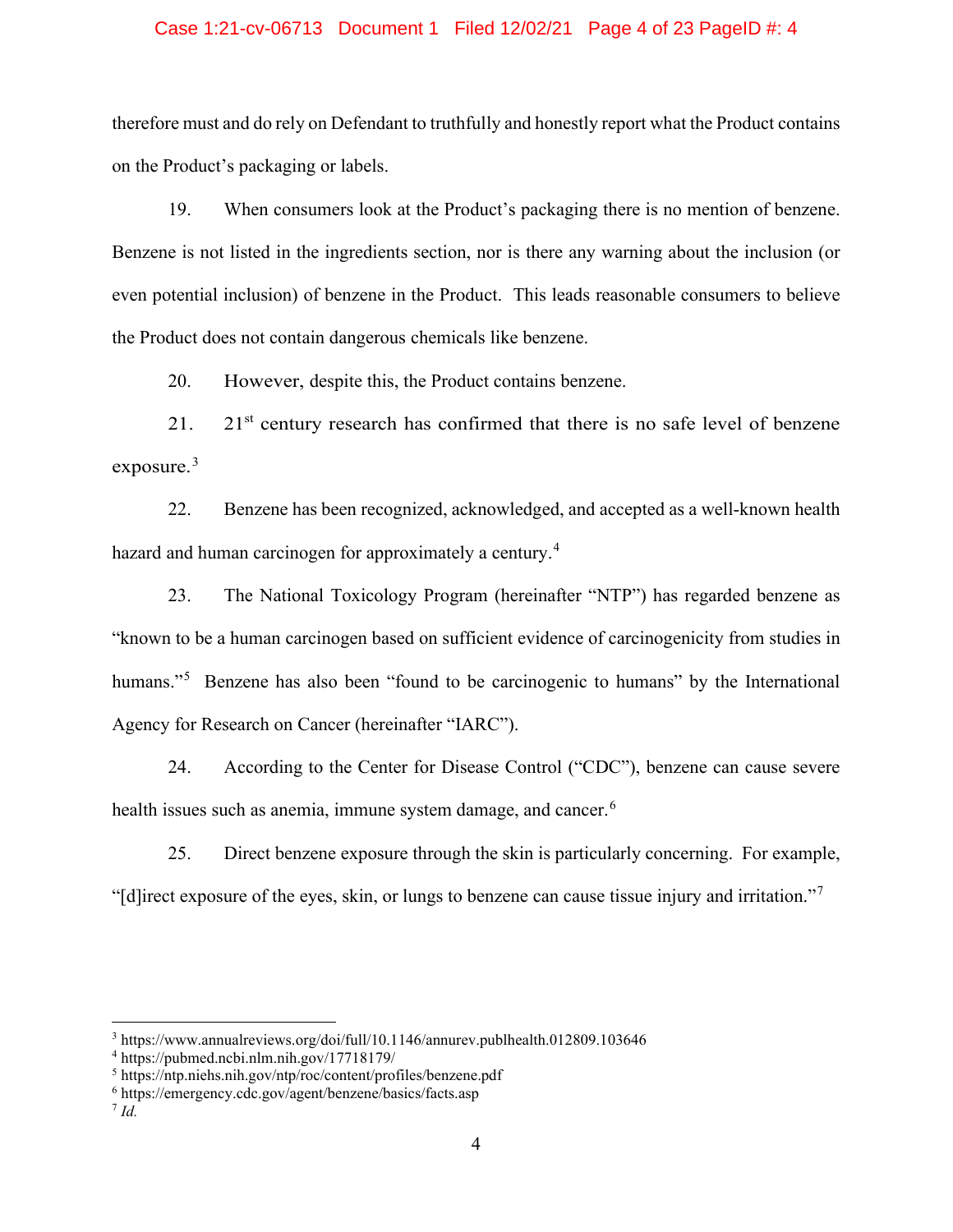# Case 1:21-cv-06713 Document 1 Filed 12/02/21 Page 5 of 23 PageID #: 5

26. Research has revealed that benzene can be absorbed into the body through the lungs and across the skin.<sup>[8](#page-4-0)</sup> This makes benzene exposure from body sprays especially troubling because the spray is put directly onto the skin, with the remnants flying through the air likely to be at least partially breathed in by the user and absorbed into their lungs. Thus, even a relatively low concentration limit can result in very high total benzene exposure.

27. This is why recent research revealing benzene in Defendant's Product is particularly concerning.

28. Valisure LLC recently published a study ("Study") that found that benzene has been found in many body sprays.<sup>[9](#page-4-1)</sup>

29. In addition to Plaintiff's own independent research, Valisure also found that Defendant's Product contained benzene.<sup>[10](#page-4-2)</sup>

30. The concerning part is that benzene exposure in the manufacturing process can be specifically avoided so that the Product could have absolutely no benzene in them.<sup>[11](#page-4-3)</sup>

31. Therefore, Defendant's false, misleading, omissions, and deceptive misrepresentations regarding the ingredients of the Product is likely to continue to deceive and mislead reasonable consumers and the public, as they have already deceived and misled Plaintiff and the Class Members.

32. Defendant's concealment was material and intentional because people are concerned with what is in the products that they are putting onto and into their bodies. Consumers such as Plaintiff and the Class Members are influenced by the ingredients listed. Defendant knows

<span id="page-4-1"></span><sup>9</sup> https://www.valisure.com/wp-content/uploads/Valisure-FDA-Citizen-Petition-on-Body-Spray-v4.0-3.pdf  $^{10}$  *Id.* 

<span id="page-4-0"></span><sup>8</sup> https://www.atsdr.cdc.gov/toxprofiles/tp3-c1.pdf

<span id="page-4-3"></span><span id="page-4-2"></span><sup>11</sup> *Id*. at 1.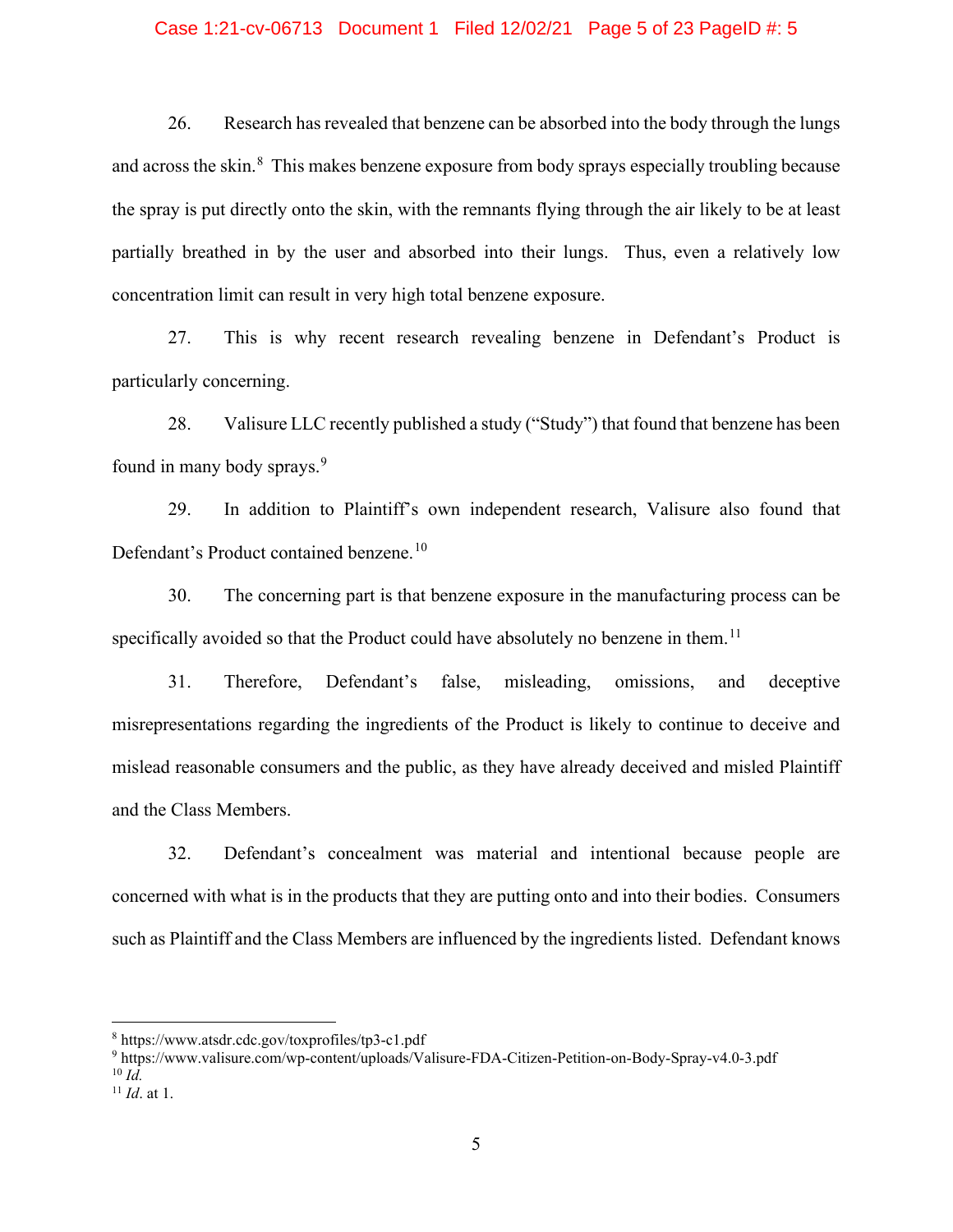## Case 1:21-cv-06713 Document 1 Filed 12/02/21 Page 6 of 23 PageID #: 6

that if they had not omitted that the Product contained benzene, then Plaintiff and the Class would not have purchased the Product at all.

# **JURISDICTION AND VENUE**

33. This Court has subject matter jurisdiction under the Class Action Fairness Act, 28 U.S.C. section §1332(d) in that (1) this is a class action involving more than 100 class members; (2) Plaintiff is a citizen of the state of New York and A.P. Deauville, LLC is a citizen of the states of New Jersey and Pennsylvania; and (3) the amount in controversy is in excess of \$5,000,000, exclusive of interests and costs.

34. This Court has personal jurisdiction over Defendant because Defendant conducts and transact business in the state of New York, contract to supply goods within the state of New York, and supply goods within the state of New York.

35. Venue is proper because Plaintiff and many Class Members reside in the Eastern District of New York, and throughout the state of New York. A substantial part of the events or omissions giving rise to the Classes' claims occurred in this district.

#### **PARTIES**

#### **Plaintiff**

36. Plaintiff Marvin Isaac Fuentes Rodriguez is a citizen and resident of the state of New York. During the applicable statute of limitations period, Plaintiff purchased Defendant's Product that contained benzene.

37. Had Defendant not made the false, misleading, and deceptive representations and omissions regarding the Product containing benzene, Plaintiff would not have been willing to purchase the Product. Plaintiff purchased, purchased more of, and/or paid more for, the Product than he would have had he known the truth about the Product. The Product Plaintiff received were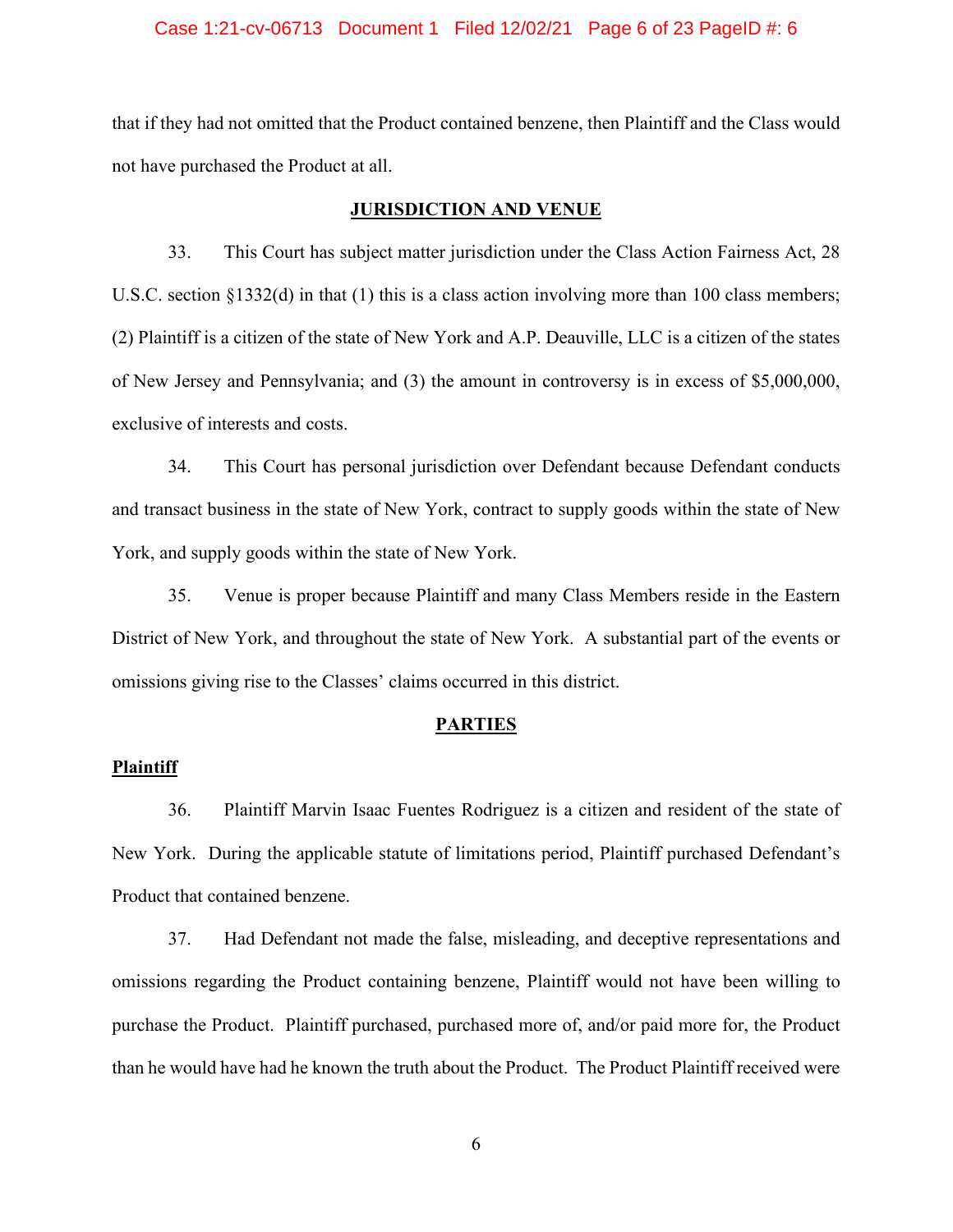# Case 1:21-cv-06713 Document 1 Filed 12/02/21 Page 7 of 23 PageID #: 7

worthless because they contain the known carcinogen benzene. Accordingly, Plaintiff was injured in fact and lost money as a result of Defendant's improper conduct.

#### **Defendant**

38. Defendant, A.P. Deauville, LLC, is a New Jersey corporation with its headquarters and principal place of business located in Easton, PA. A.P. Deauville, LLC conducts business throughout the United States, including this district. A.P. Deauville LLC's line of body spray products, including the Product purchased by Plaintiff and Class Members, is available at retail stores throughout New York and the United States. Defendant created and/or authorized the false, misleading, and deceptive manufacturing, marketing, advertising, and distributing of the Product.

#### **CLASS ALLEGATIONS**

39. Plaintiff brings this matter on behalf of himself and those similarly situated. As detailed at length in this Complaint, Defendant orchestrated deceptive marketing and labeling practices. Defendant's customers were uniformly impacted by and exposed to this misconduct. Accordingly, this Complaint is uniquely situated for class-wide resolution, including injunctive relief.

40. The Class is defined as all consumers who purchased the Product anywhere in the United States during the Class Period.

41. Plaintiff also seeks certification, to the extent necessary or appropriate, of a subclass of individuals who purchased the Product in the state of New York at any time during the Class Period (the "New York Subclass").

42. The Class and New York Subclass shall be referred to collectively throughout the Complaint as the Class.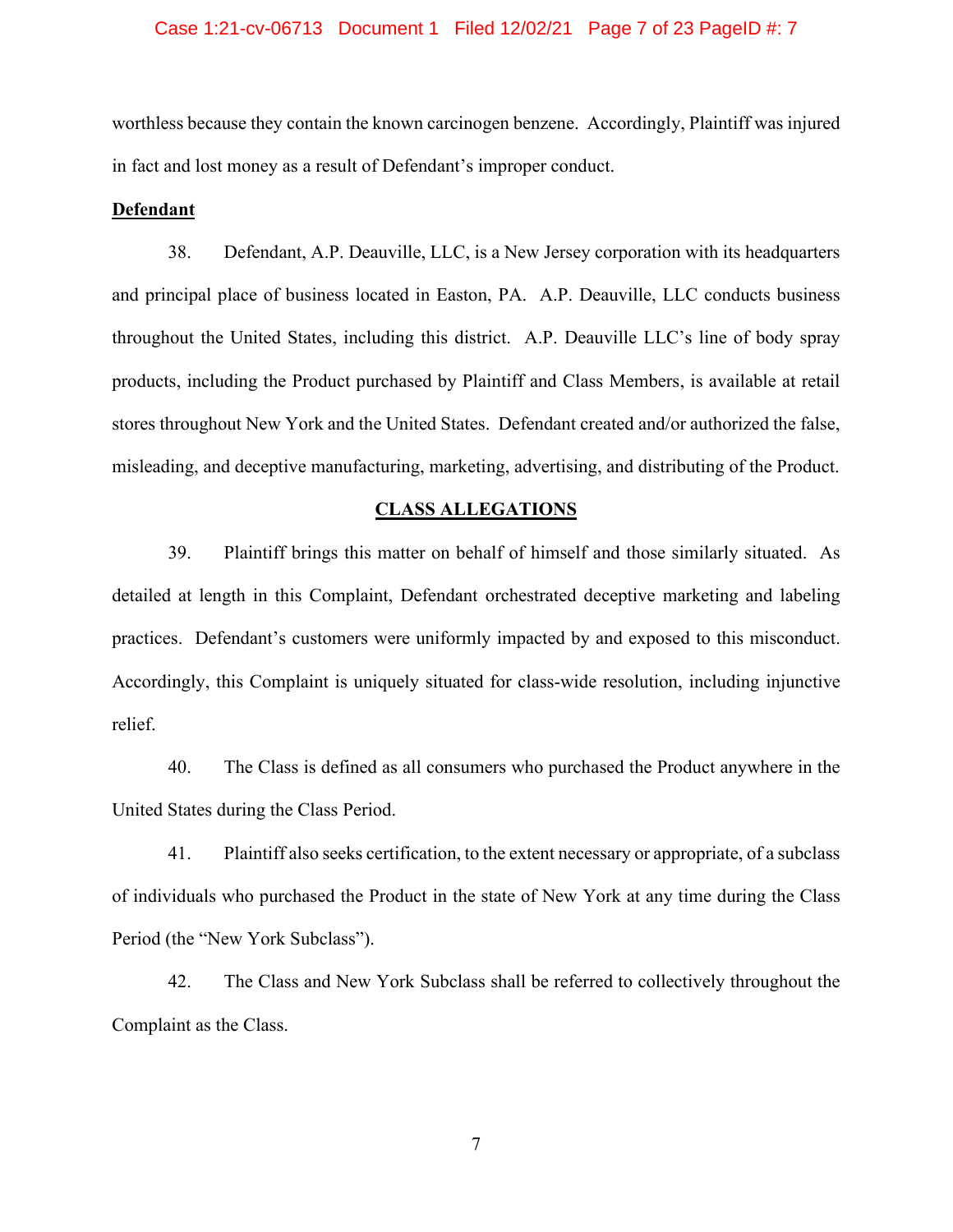# Case 1:21-cv-06713 Document 1 Filed 12/02/21 Page 8 of 23 PageID #: 8

43. The Class is properly brought and should be maintained as a class action under Rule 23(a), satisfying the class action prerequisites of numerosity, commonality, typicality, and adequacy because:

44. Numerosity: Class Members are so numerous that joinder of all members is impracticable. Plaintiff believes that there are thousands of consumers in the Class and the New York Class who are Class Members as described above who have been damaged by Defendant's deceptive and misleading practices.

45. Commonality: The questions of law and fact common to the Class Members which predominate over any questions which may affect individual Class Members include, but are not limited to:

- a. Whether Defendant is responsible for the conduct alleged herein which was uniformly directed at all consumers who purchased the Product;
- b. Whether Defendant's misconduct set forth in this Complaint demonstrates that Defendant has engaged in unfair, fraudulent, or unlawful business practices with respect to the advertising, marketing, and sale of its Product;
- c. Whether Defendant made false and/or misleading statements and omissions to the Class and the public concerning the contents of its Product;
- d. Whether Defendant's false and misleading statements and omissions concerning its Product was likely to deceive the public; and
- e. Whether Plaintiff and the Class are entitled to money damages under the same causes of action as the other Class Members?

46. Typicality: Plaintiff is a member of the Class. Plaintiff's claims are typical of the claims of each Class Member in that every member of the Class was susceptible to the same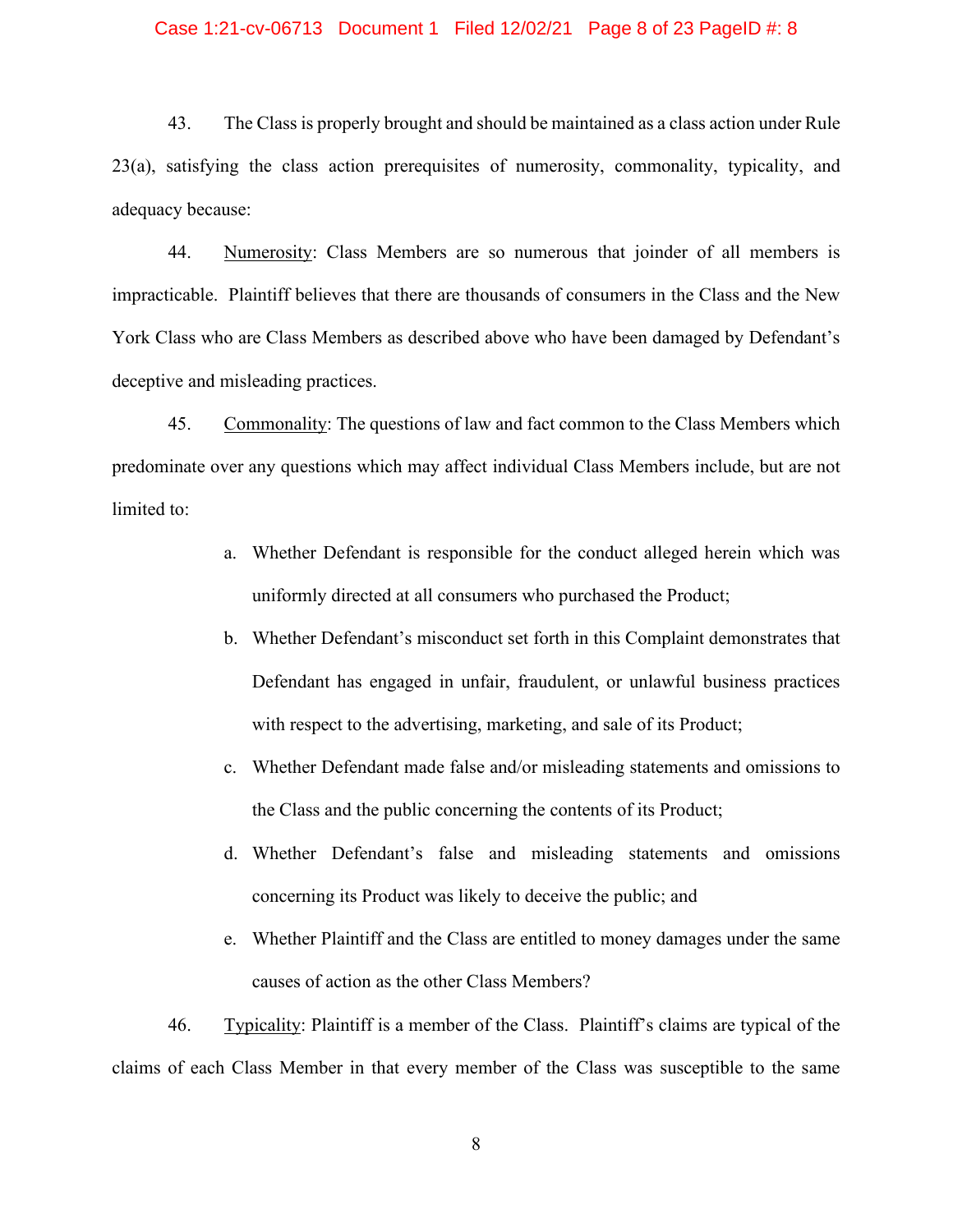## Case 1:21-cv-06713 Document 1 Filed 12/02/21 Page 9 of 23 PageID #: 9

deceptive, misleading conduct and purchased Defendant's Product. Plaintiff is entitled to relief under the same causes of action as the other Class Members.

47. Adequacy: Plaintiff is an adequate Class representative because his interests do not conflict with the interests of the Class Members he seeks to represent, his consumer fraud claims are common to all members of the Class, he has a strong interest in vindicating his rights, he has retained counsel competent and experienced in complex class action litigation, and counsel intends to vigorously prosecute this action.

48. Predominance: Pursuant to Rule 23(b)(3), common issues of law and fact identified above predominate over any other questions affecting only individual members of the Class. The Class issues fully predominate over any individual issues because no inquiry into individual conduct is necessary; all that is required is a narrow focus on Defendant's deceptive and misleading marketing and labeling practices.

49. Superiority: A class action is superior to the other available methods for the fair and efficient adjudication of this controversy because:

> a. The joinder of thousands of individual Class Members is impracticable, cumbersome, unduly burdensome, and a waste of judicial and/or litigation resources;

> b. The individual claims of the Class Members may be relatively modest compared with the expense of litigating the claims, thereby making it impracticable, unduly burdensome, and expensive—if not totally impossible—to justify individual actions;

> c. When Defendant's liability has been adjudicated, all Class Members' claims can be determined by the Court and administered efficiently in a manner far less burdensome and expensive than if it were attempted through filing, discovery, and trial of all individual cases;

> d. This class action will promote orderly, efficient, expeditious, and appropriate adjudication and administration of Class claims;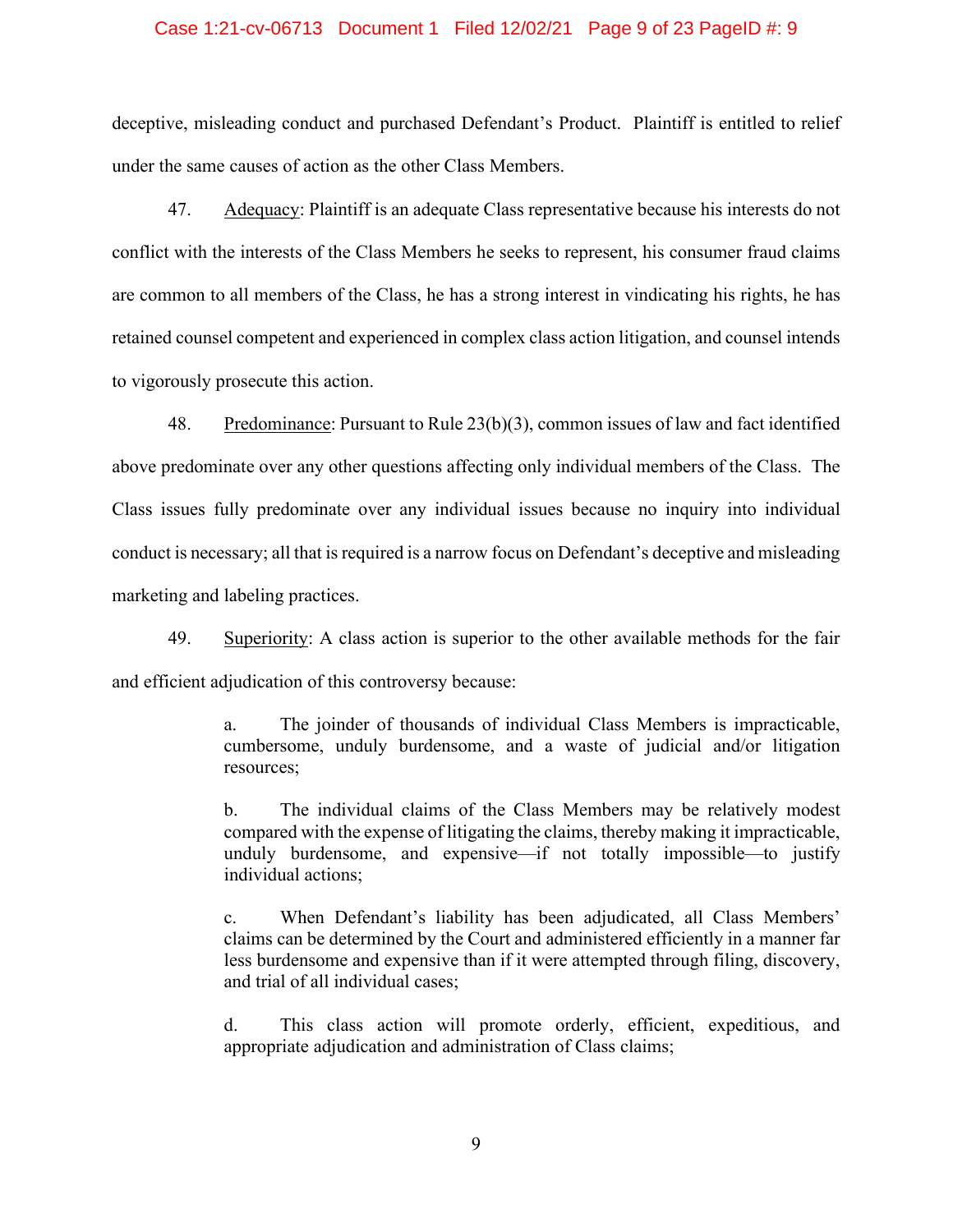e. Plaintiff knows of no difficulty to be encountered in the management of this action that would preclude its maintenance as a class action;

f. This class action will assure uniformity of decisions among Class Members;

g. The Class is readily definable and prosecution of this action as a class action will eliminate the possibility of repetitious litigation;

h. Class Members' interests in individually controlling the prosecution of separate actions is outweighed by their interest in efficient resolution by single class action; and

i. It would be desirable to concentrate in this single venue the litigation of all Class Members who were induced by Defendant's uniform false advertising to purchase its Product.

50. Accordingly, this Class is properly brought and should be maintained as a class action under Rule 23(b)(3) because questions of law or fact common to Class Members predominate over any questions affecting only individual members, and because a class action is superior to other available methods for fairly and efficiently adjudicating this controversy.

# **INJUNCTIVE CLASS RELIEF**

51. Rules  $23(b)(1)$  and (2) contemplate a class action for purposes of seeking classwide injunctive relief. Here, Defendant has engaged in conduct resulting in misleading consumers about ingredients in the Product. Since Defendant's conduct has been uniformly directed at all consumers in the United States, and the conduct continues presently, injunctive relief on a classwide basis is a viable and suitable solution to remedy Defendant's continuing misconduct. Plaintiff would purchase the Product again if they did not include benzene.

52. The injunctive Class is properly brought and should be maintained as a class action under Rule 23(a), satisfying the class action prerequisites of numerosity, commonality, typicality, and adequacy because: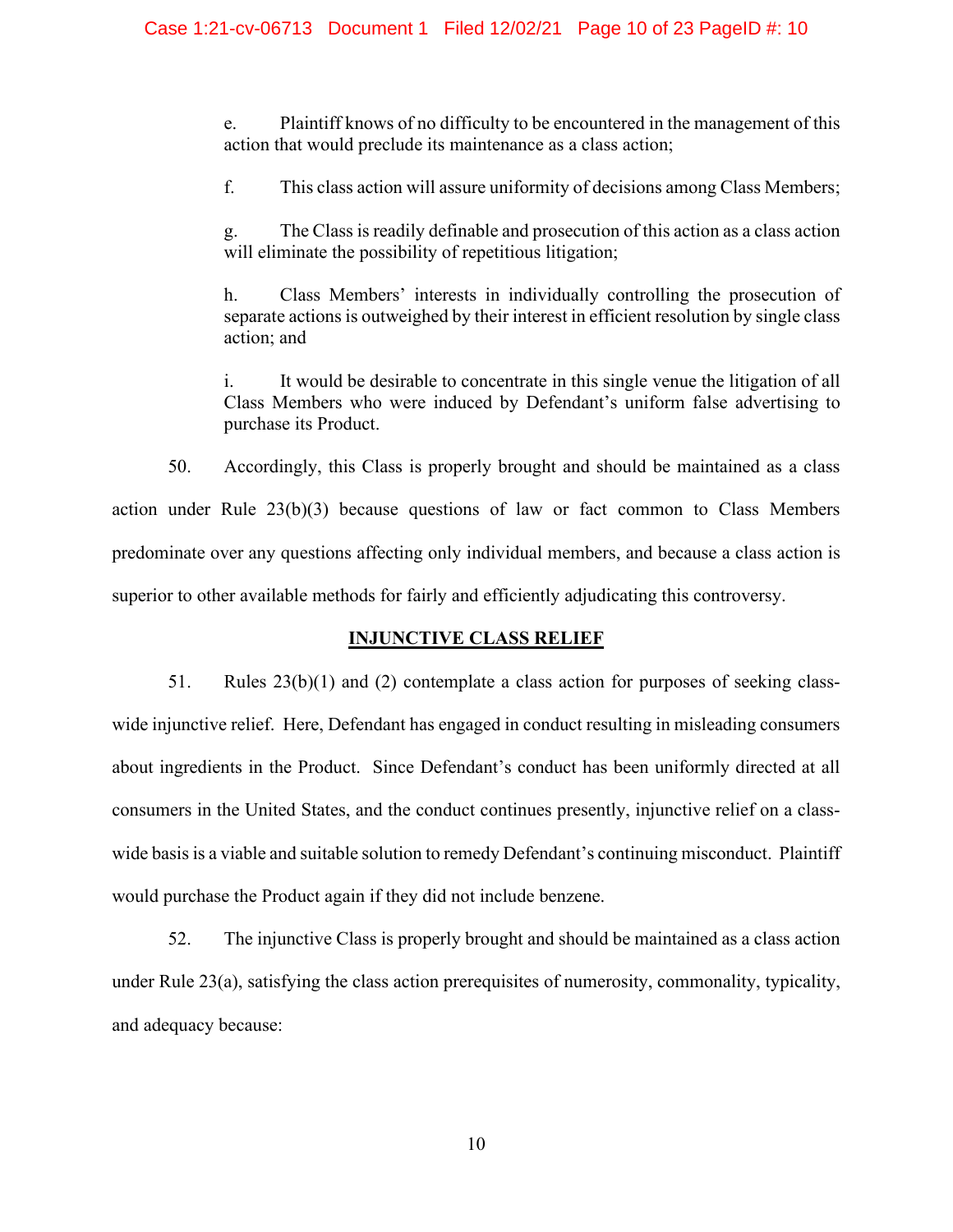a. Numerosity: Individual joinder of the injunctive Class Members would be wholly impracticable. Defendant's Product has been purchased by thousands of people throughout the United States.

b. Commonality: Questions of law and fact are common to members of the Class. Defendant's misconduct was uniformly directed at all consumers. Thus, all members of the Class have a common cause against Defendant to stop its misleading conduct through an injunction. Since the issues presented by this injunctive Class deal exclusively with Defendant's misconduct, resolution of these questions would necessarily be common to the entire Class. Moreover, there are common questions of law and fact inherent in the resolution of the proposed injunctive class, including, *inter alia*:

- i. Resolution of the issues presented in the  $23(b)(3)$  class;
- ii. Whether members of the Class will continue to suffer harm by virtue of Defendant's deceptive product marketing and labeling; and
- iii. Whether, on equitable grounds, Defendant should be prevented from continuing to deceptively mislabel the Product?

c. Typicality: Plaintiff's claims are typical of the claims of the injunctive Class because his claims arise from the same course of conduct (i.e., Defendant's deceptive and misleading marketing, labeling, and advertising practices). Plaintiff is a typical representative of the Class because, like all members of the injunctive Class, he purchased Defendant's Product which were sold unfairly and deceptively to consumers throughout the United States.

d. Adequacy: Plaintiff will fairly and adequately represent and protect the interests of the injunctive Class. His consumer protection claims are common to all members of the injunctive Class and he has a strong interest in vindicating his rights. In addition, Plaintiff and the Class are represented by counsel who are competent and experienced in both consumer protection and class action litigation.

53. Plaintiff seeks injunctive relief on behalf of the Class Members on grounds

generally applicable to the entire injunctive Class and Defendant has acted or refused to act in a manner that applies generally to the injunctive Class (i.e., Defendant has marketed its Product using the same misleading and deceptive labeling to all of the Class Members).

54. Plaintiff also seeks to include an injunction to require the implementation and funding of a blood serum testing program for the Plaintiff and Class Members to test for the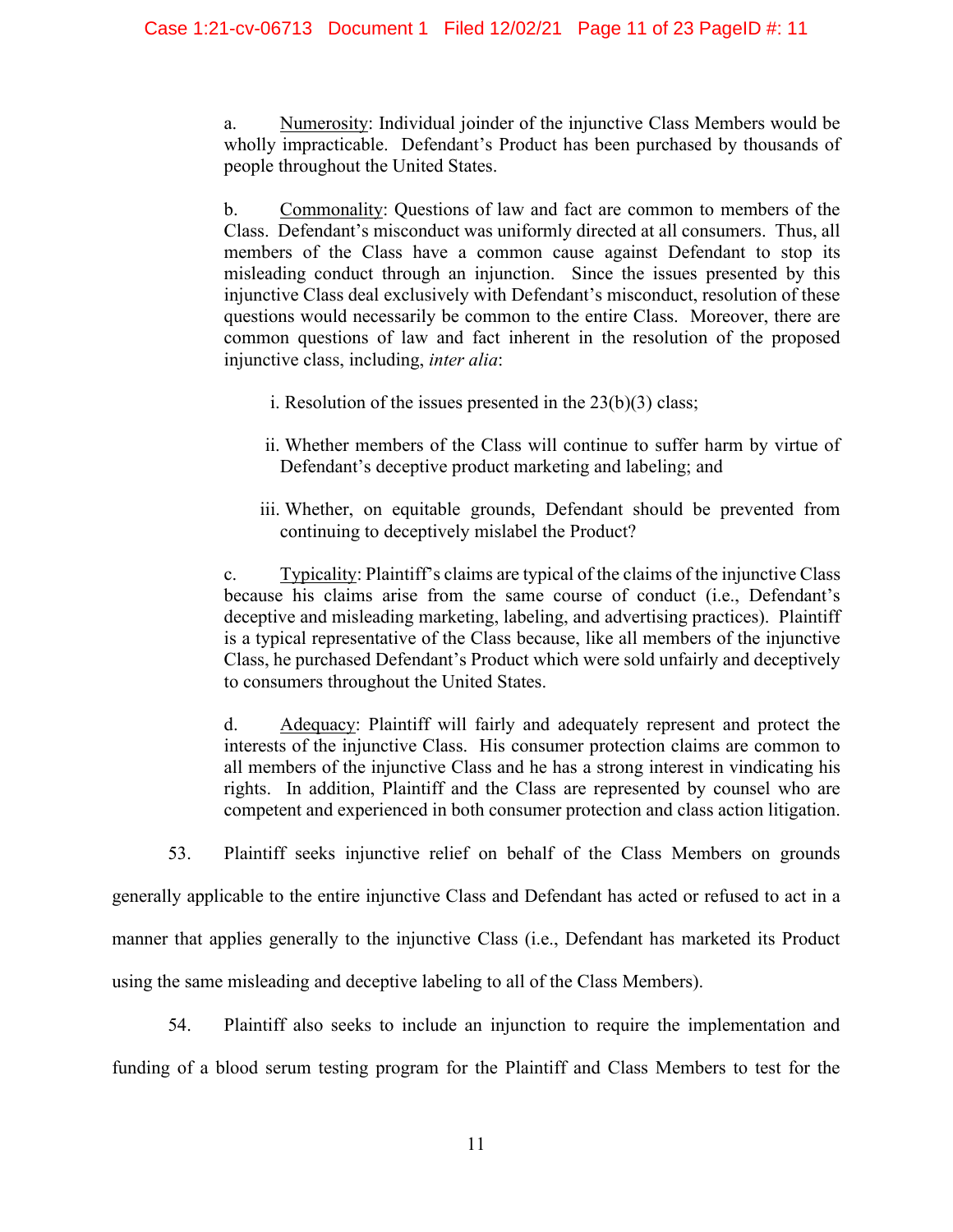# Case 1:21-cv-06713 Document 1 Filed 12/02/21 Page 12 of 23 PageID #: 12

presence of benzene in their blood serum; and the implementation and funding of a medical monitoring program for Plaintiff and Class Members sufficient to monitor Plaintiff and Class Members' health to ensure they are adequately monitored for the harmful effects of benzene in the human body.

55. Any final injunctive relief or declaratory relief would benefit the entire injunctive Class as Defendant would be prevented from continuing its misleading and deceptive marketing practices and would be required to honestly disclose to consumers the true nature of the contents of the Product.

# **CLAIMS**

# **FIRST CAUSE OF ACTION VIOLATION OF NEW YORK GBL § 349 (On Behalf of Plaintiff and New York Subclass Members)**

56. Plaintiff repeats and realleges each and every allegation contained in all the foregoing paragraphs as if fully set forth herein.

57. New York General Business Law Section 349 ("GBL § 349") declares unlawful "[d]eceptive acts or practices in the conduct of any business, trade, or commerce or in the furnishing of any service in this state . . ."

58. The conduct of Defendant alleged herein constitutes recurring, "unlawful" deceptive acts and practices in violation of GBL § 349, and as such, Plaintiff and the New York Subclass Members seek monetary damages against Defendant, enjoining them from inaccurately describing, labeling, marketing, and promoting the Product.

59. There is no adequate remedy at law.

60. Defendant misleadingly, inaccurately, and deceptively advertise and market its Product to consumers.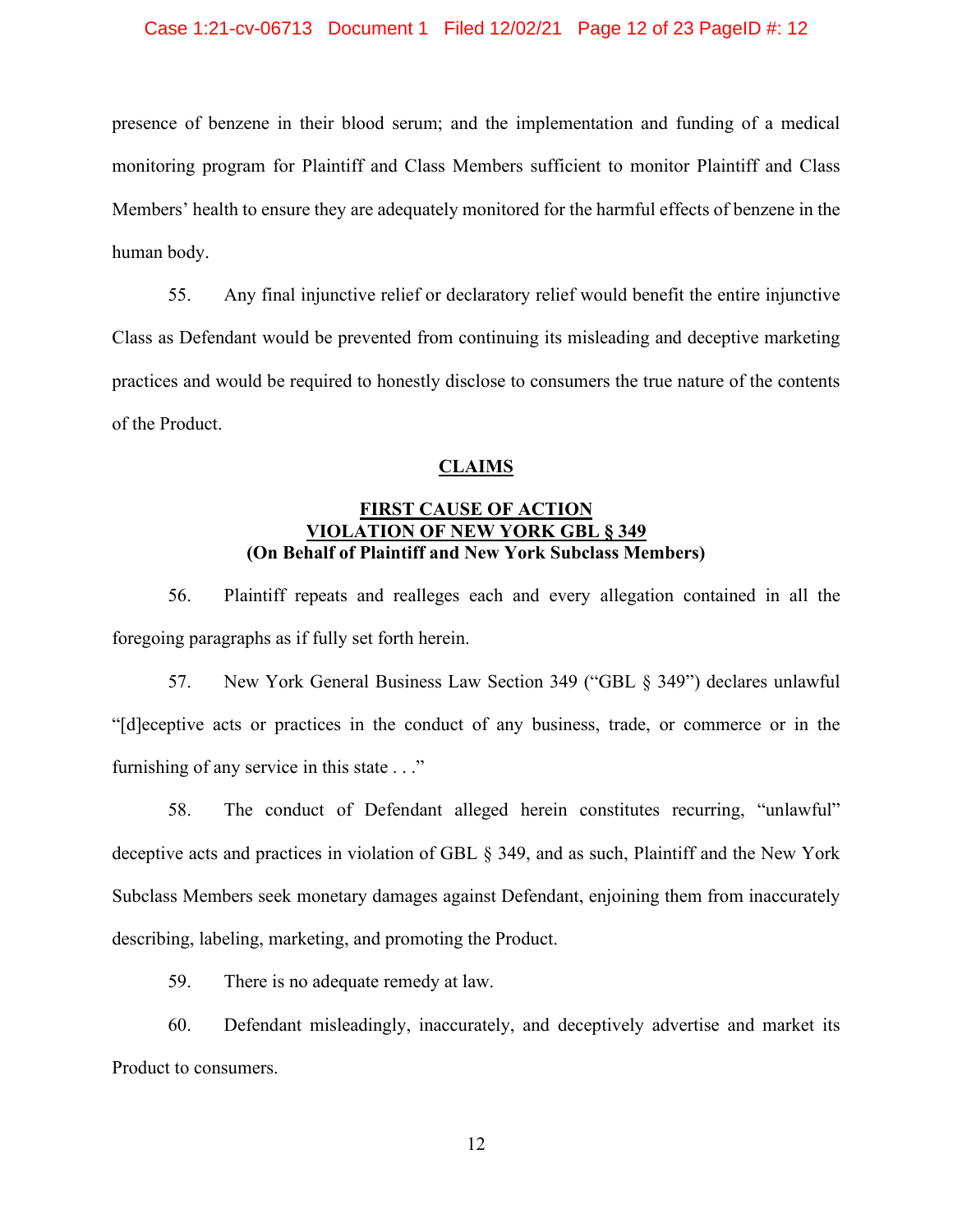#### Case 1:21-cv-06713 Document 1 Filed 12/02/21 Page 13 of 23 PageID #: 13

61. Defendant's improper consumer-oriented conduct—including failing to disclose that the Product has benzene—is misleading in a material way in that it, *inter alia*, induced Plaintiff and the New York Subclass Members to purchase Defendant's Product and to use the Product when they otherwise would not have. Defendant made the untrue and/or misleading statements and omissions willfully, wantonly, and with reckless disregard for the truth.

62. Plaintiff and the New York Subclass Members have been injured inasmuch as they purchased product that was mislabeled, unhealthy, and entirely worthless. Accordingly, Plaintiff and the New York Subclass Members received less than what they bargained and paid for.

63. Defendant's advertising and Product's packaging and labeling induced Plaintiff and the New York Subclass Members to buy Defendant's Product.

64. Defendant's deceptive and misleading practices constitute a deceptive act and practice in the conduct of business in violation of New York General Business Law §349(a) and Plaintiff and the New York Subclass Members have been damaged thereby.

65. As a result of Defendant's recurring, "unlawful" deceptive acts and practices, Plaintiff and the New York Subclass Members are entitled to monetary, statutory, compensatory, treble and punitive damages, restitution, and disgorgement of all moneys obtained by means of Defendant's unlawful conduct, interest, and attorneys' fees and costs.

# **SECOND CAUSE OF ACTION VIOLATION OF NEW YORK GBL § 350 (On Behalf of Plaintiff and the New York Subclass Members)**

66. Plaintiff repeats and realleges each and every allegation contained in all the foregoing paragraphs as if fully set forth herein.

67. N.Y. Gen. Bus. Law § 350 provides, in part, as follows: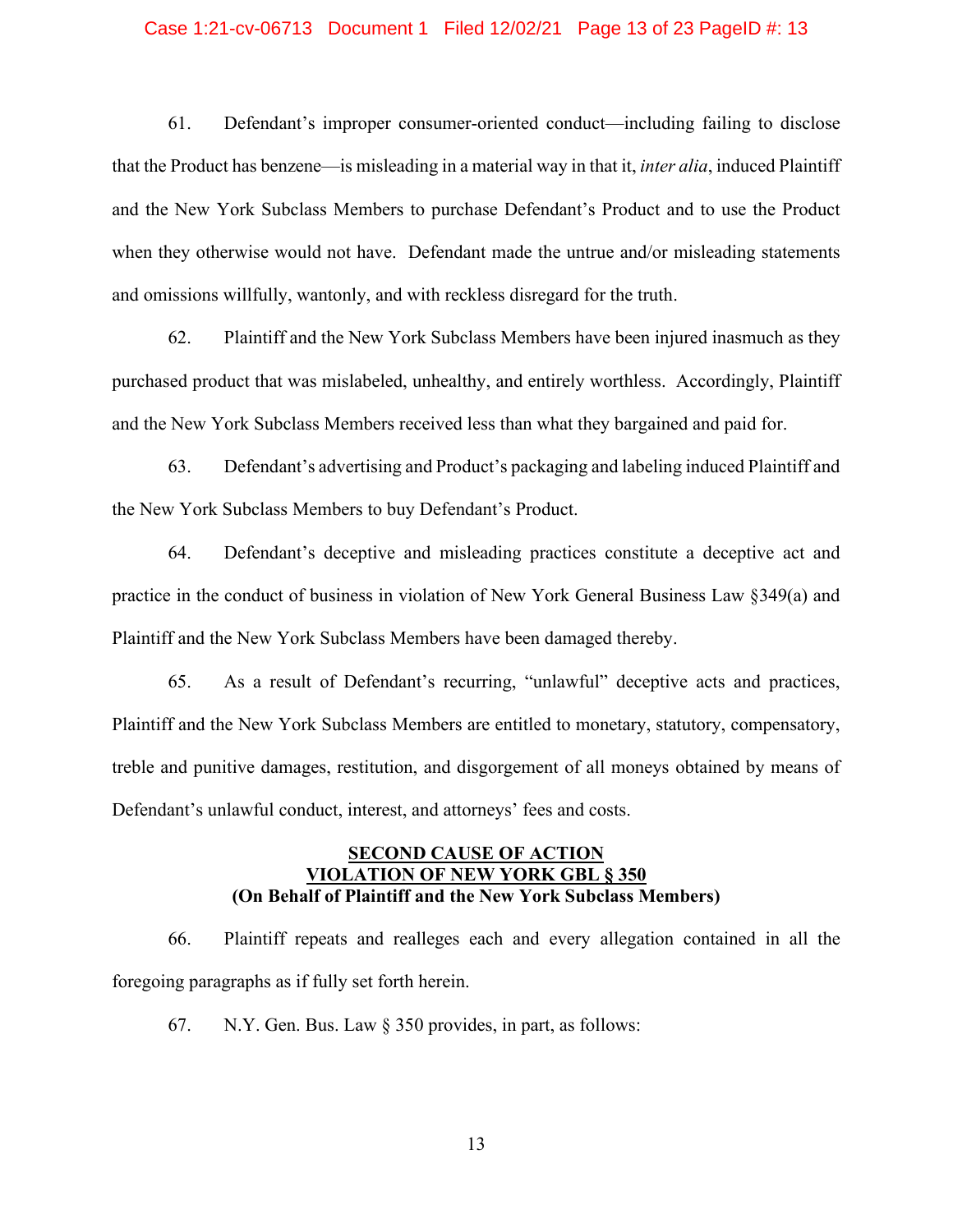False advertising in the conduct of any business, trade, or commerce or in the furnishing of any service in this state is hereby declared unlawful.

68. N.Y. Gen. Bus. Law § 350a(1) provides, in part, as follows:

The term 'false advertising, including labeling, of a commodity, or of the kind, character, terms or conditions of any employment opportunity if such advertising is misleading in a material respect. In determining whether any advertising is misleading, there shall be taken into account (among other things) not only representations made by statement, word, design, device, sound or any combination thereof, but also the extent to which the advertising fails to reveal facts material in the light of such representations with respect to the commodity or employment to which the advertising relates under the conditions proscribed in said advertisement, or under such conditions as are customary or usual . . .

69. Defendant's labeling and advertisements contain untrue and materially misleading statements and omissions concerning its Product inasmuch as they misrepresent that the Product is safe for use and don't list that the Product contains benzene.

70. Plaintiff and the New York Subclass Members have been injured inasmuch as they relied upon the labeling, packaging, and advertising and purchased a Product that was mislabeled, unhealthy, and entirely worthless. Accordingly, Plaintiff and the New York Subclass Members received less than what they bargained and paid for.

71. Defendant's advertising, packaging, and Product's labeling induced Plaintiff and the New York Subclass Members to buy Defendant's Product.

72. Defendant made its untrue and/or misleading statements and representations willfully, wantonly, and with reckless disregard for the truth.

73. Defendant's conduct constitutes multiple, separate violations of N.Y. Gen. Bus. Law § 350.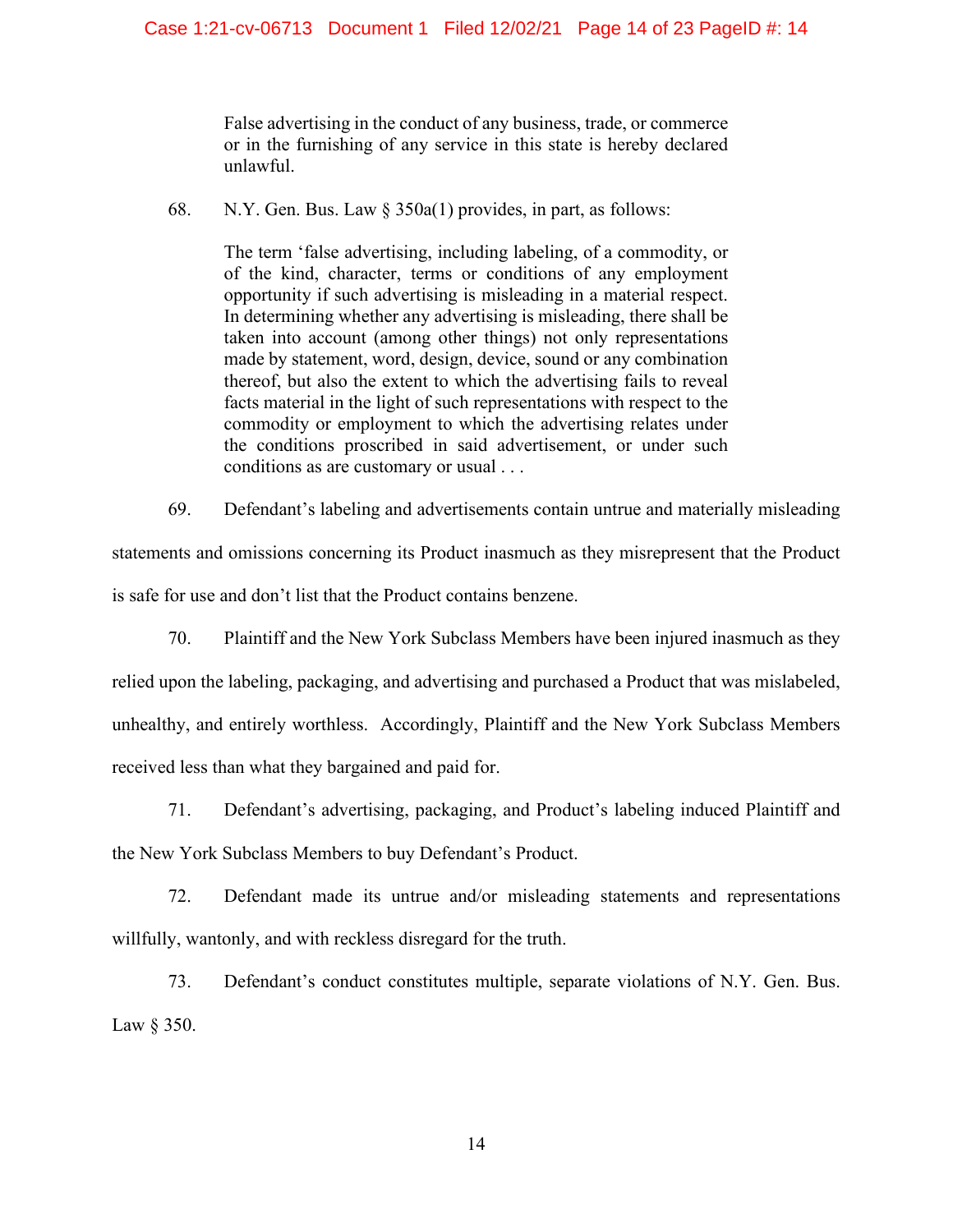# Case 1:21-cv-06713 Document 1 Filed 12/02/21 Page 15 of 23 PageID #: 15

74. Defendant made the material misrepresentations described in this Complaint in its advertising and on the Product's packaging and labeling.

75. Defendant's material misrepresentations were substantially uniform in content, presentation, and impact upon consumers at large. Moreover, all consumers purchasing the Product were and continue to be exposed to Defendant's material misrepresentations.

76. As a result of Defendant's recurring, "unlawful" deceptive acts and practices, Plaintiff and New York Subclass Members are entitled to monetary, statutory, compensatory, treble and punitive damages, restitution, and disgorgement of all moneys obtained by means of Defendant's unlawful conduct, interest, and attorneys' fees and costs.

# **THIRD CAUSE OF ACTION BREACH OF EXPRESS WARRANT (On Behalf of Plaintiff and All Class Members)**

77. Plaintiff repeats and realleges each and every allegation contained in the foregoing paragraphs as if fully set forth herein.

78. Defendant provided Plaintiff and Class Members with an express warranty in the form of written affirmations of fact promising and representing that the Product is safe for use and does not contain benzene.

79. The above affirmations of fact were not couched as "belief" or "opinion," and were not "generalized statements of quality not capable of proof or disproof."

80. These affirmations of fact became part of the basis for the bargain and were material to Plaintiff and Class Members' transactions.

81. Plaintiff and Class Members reasonably relied upon Defendant's affirmations of fact and justifiably acted in ignorance of the material facts omitted or concealed when they decided to buy Defendant's Product.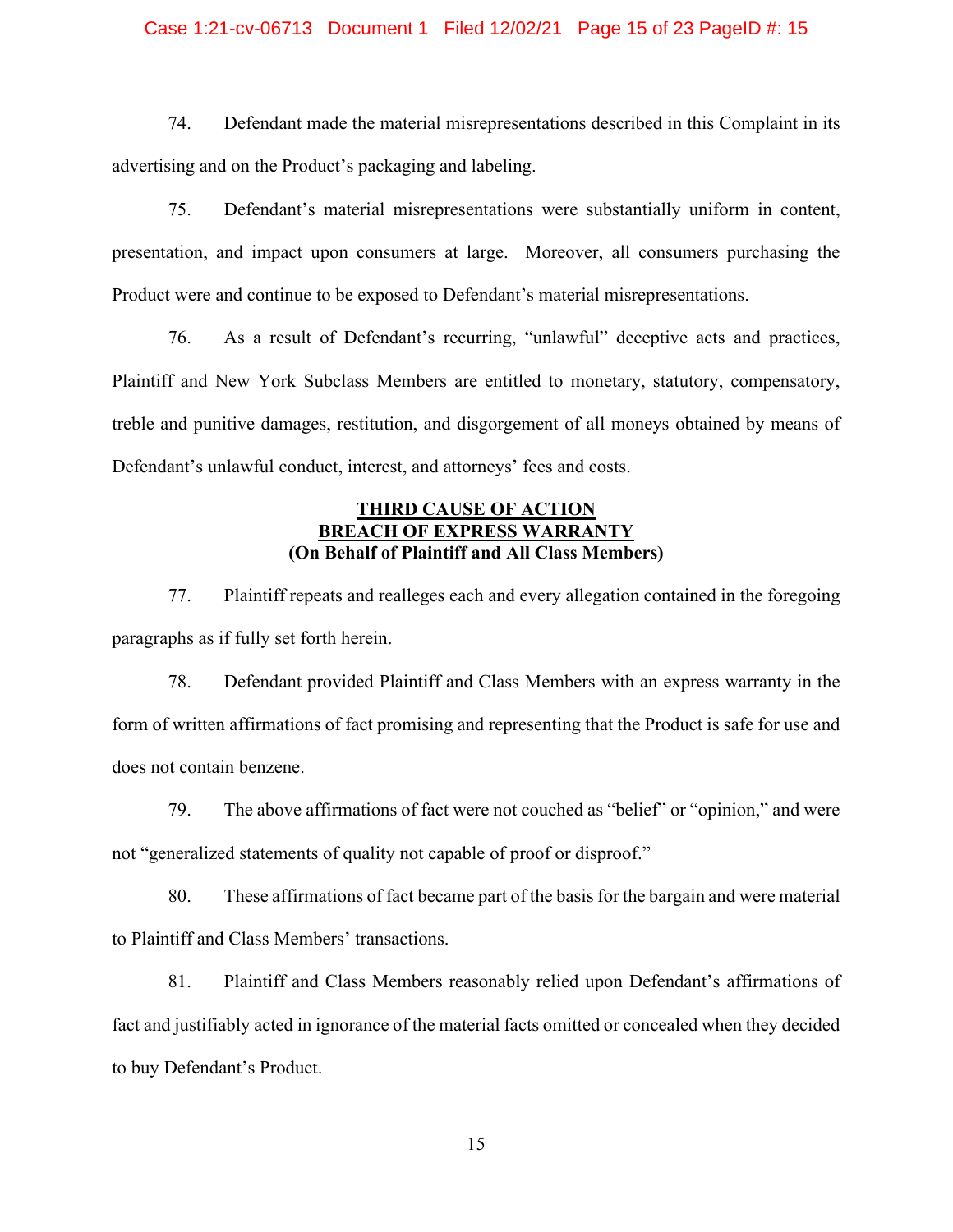# Case 1:21-cv-06713 Document 1 Filed 12/02/21 Page 16 of 23 PageID #: 16

82. Defendant knowingly breached the express warranties by including benzene in the Product sold to Plaintiff and the Class without properly notifying them of its inclusion in the Product.

83. Within a reasonable time after it knew or should have known, Defendant did not change the Product's labels to include benzene in the ingredient list.

84. Defendant thereby breached the following state warranty laws:

- a. Code of Ala. § 7-2-313;
- b. Alaska Stat. § 45.02.313;
- c. A.R.S. § 47-2313;
- d. A.C.A. § 4-2-313;
- e. Cal. Comm. Code § 2313;
- f. Colo. Rev. Stat. § 4-2-313;
- g. Conn. Gen. Stat. § 42a-2-313;
- h. 6 Del. C. § 2-313;
- i. D.C. Code § 28:2-313;
- j. Fla. Stat. § 672.313;
- k. O.C.G.A. § 11-2-313;
- l. H.R.S. § 490:2-313;
- m. Idaho Code § 28-2-313;
- n. 810 I.L.C.S. 5/2-313;
- o. Ind. Code § 26-1-2-313;
- p. Iowa Code § 554.2313;
- q. K.S.A. § 84-2-313;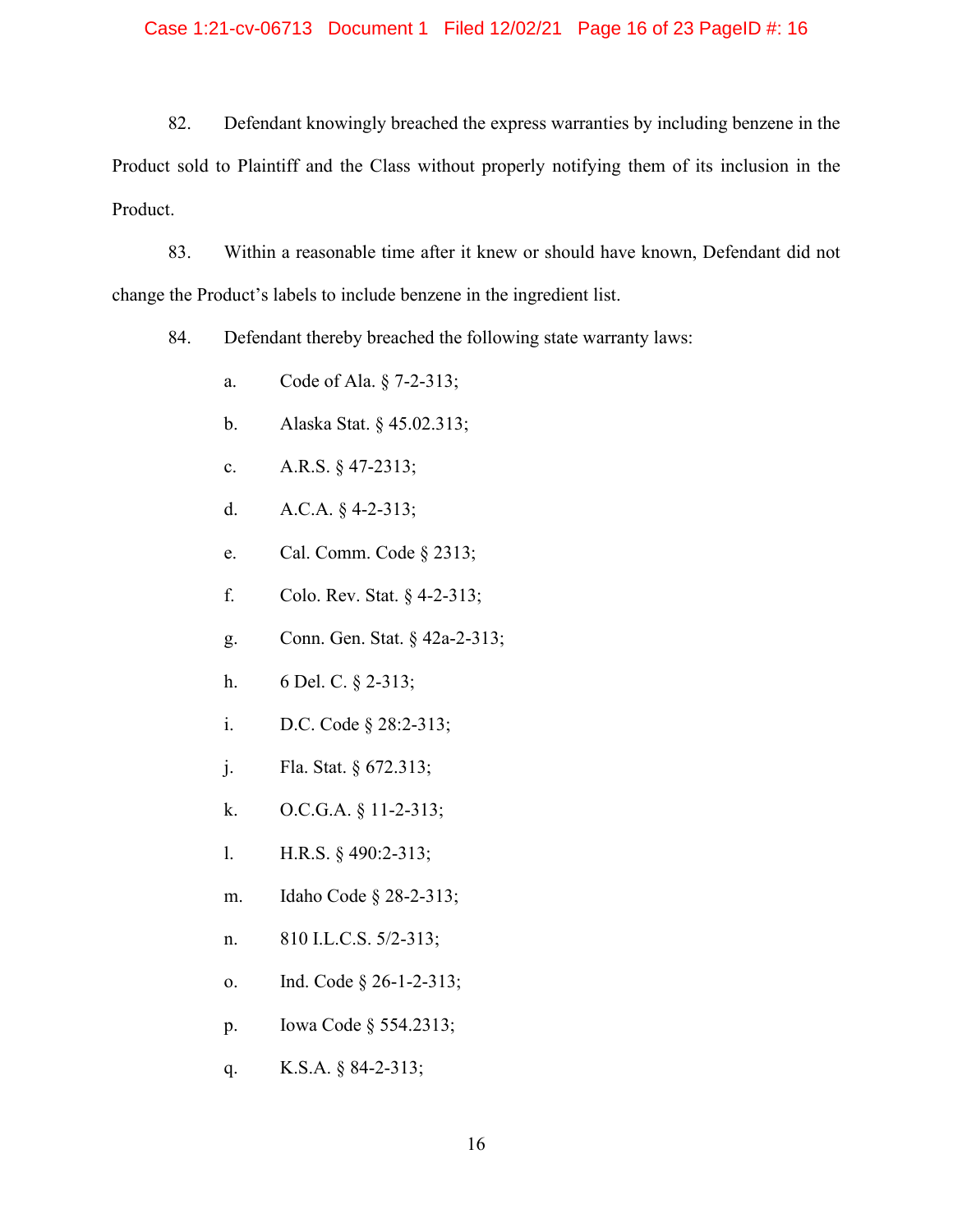- r. K.R.S. § 355.2-313;
- s. 11 M.R.S. § 2-313;
- t. Md. Commercial Law Code Ann. § 2-313;
- u. 106 Mass. Gen. Laws Ann. § 2-313;
- v. M.C.L.S. § 440.2313;
- w. Minn. Stat. § 336.2-313;
- x. Miss. Code Ann. § 75-2-313;
- y. R.S. Mo. § 400.2-313;
- z. Mont. Code Anno. § 30-2-313;
- aa. Neb. Rev. Stat. § 2-313;
- bb. Nev. Rev. Stat. Ann. § 104.2313;
- cc. R.S.A. 382-A:2-313;
- dd. N.J. Stat. Ann. § 12A:2-313;
- ee. N.M. Stat. Ann. § 55-2-313;
- ff. N.Y. U.C.C. Law § 2-313;
- gg. N.C. Gen. Stat. § 25-2-313;
- hh. N.D. Cent. Code § 41-02-30;
- ii. II. O.R.C. Ann. § 1302.26;
- jj. 12A Okl. St. § 2-313;
- kk. Or. Rev. Stat. § 72-3130;
- ll. 13 Pa. Rev. Stat. § 72-3130;
- mm. R.I. Gen. Laws § 6A-2-313;
- nn. S.C. Code Ann. § 36-2-313;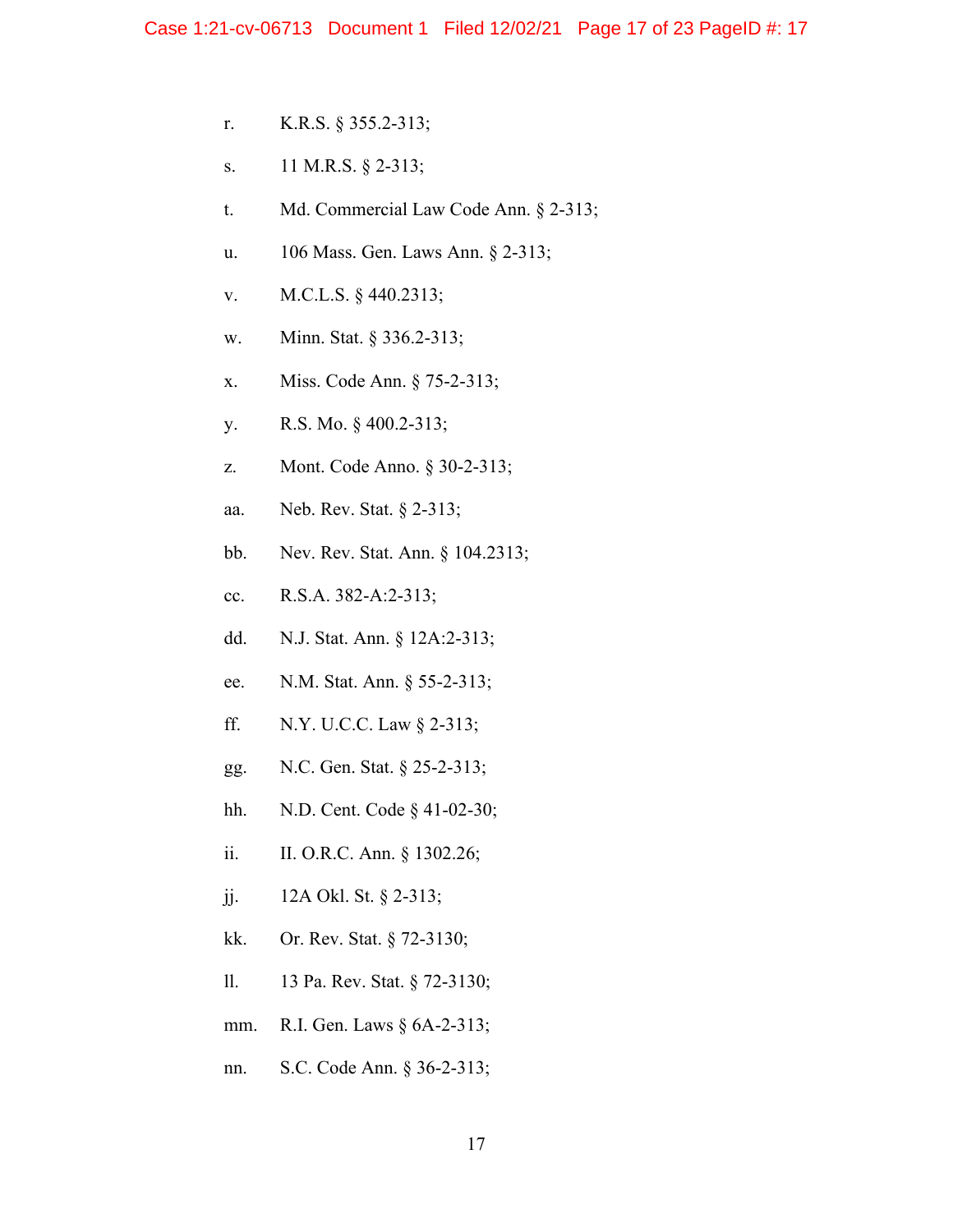- oo. S.D. Codified Laws, § 57A-2-313;
- pp. Tenn. Code Ann. § 47-2-313;
- qq. Tex. Bus. & Com. Code § 2.313;
- rr. Utah Code Ann. § 70A-2-313;
- ss. 9A V.S.A. § 2-313;
- tt. Va. Code Ann. § 59.1-504.2;
- uu. Wash. Rev. Code Ann. § 6A.2-313;
- vv. W. Va. Code § 46-2-313;
- ww. Wis. Stat. § 402.313; and
- xx. Wyo. Stat. § 34.1-2-313.
- 85. As a direct and proximate result of Defendant's breach of the express warranties,

Plaintiff and Class Members were damaged in the amount of the price they paid for the Product, in an amount to be proven at trial.

# **FOURTH CAUSE OF ACTION BREACH OF IMPLIED WARRANTY OF MERCHANTABILITY (On Behalf of Plaintiff and All Class Members)**

86. Plaintiff brings this count on behalf of himself and the Class and repeats and realleges all previous paragraphs, as if fully included herein.

87. Defendant sold and Plaintiff and Class Members purchased the Product.

88. When sold by Defendant, the Product was not merchantable, did not pass without objection in the trade under the label description, were not of adequate quality within that description, were not fit for the ordinary purposes for which such goods are used, and did not conform to the promises or affirmations of fact made on its container or label.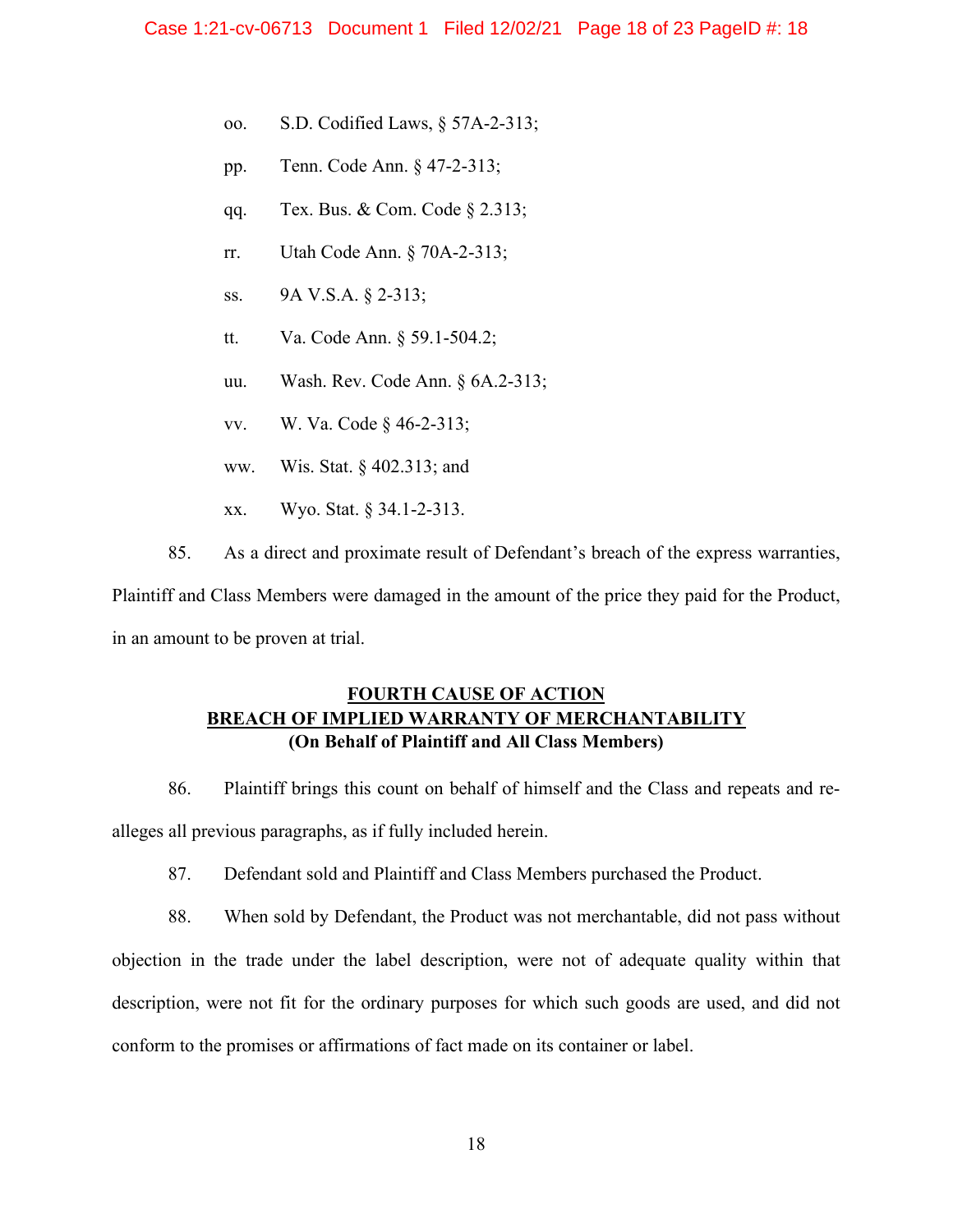# Case 1:21-cv-06713 Document 1 Filed 12/02/21 Page 19 of 23 PageID #: 19

89. Because the Product contains benzene, it is in no way safe for use as a body spray product.

90. As a direct result of Defendant's Product being unfit for intended purpose and/or otherwise not merchantable, Plaintiff and Class members were damaged because they would not have purchased Defendant's Product had they known the true facts regarding the benzene content.

# **FIFTH CAUSE OF ACTION FRAUDULENT CONCEALMENT (On Behalf of Plaintiff and All Class Members)**

91. Plaintiff repeats and realleges each and every allegation contained in the foregoing paragraphs as if fully set forth herein.

92. Defendant concealed and failed to disclose on the Product's packaging and labeling the material fact that the Product contained benzene, and that the Product was not safe or healthy for use.

93. Defendant had knowledge that the Product contained benzene, and that the Product was not safe or healthy for use.

94. Defendant had a duty to disclose that the Product contained benzene, and that the Product was not safe or healthy for use.

95. Defendant had superior knowledge or means of knowledge available to them and knew that Plaintiff and Class Members would rely upon the representations and omissions of Defendant regarding the quality and ingredients of its Product. Consumers lack the meaningful ability to test or independently ascertain or verify whether a product contains benzene, especially at the point of sale.

96. Defendant's concealment was material and intentional because people are concerned with what is in the product that they are putting onto and into their bodies. Consumers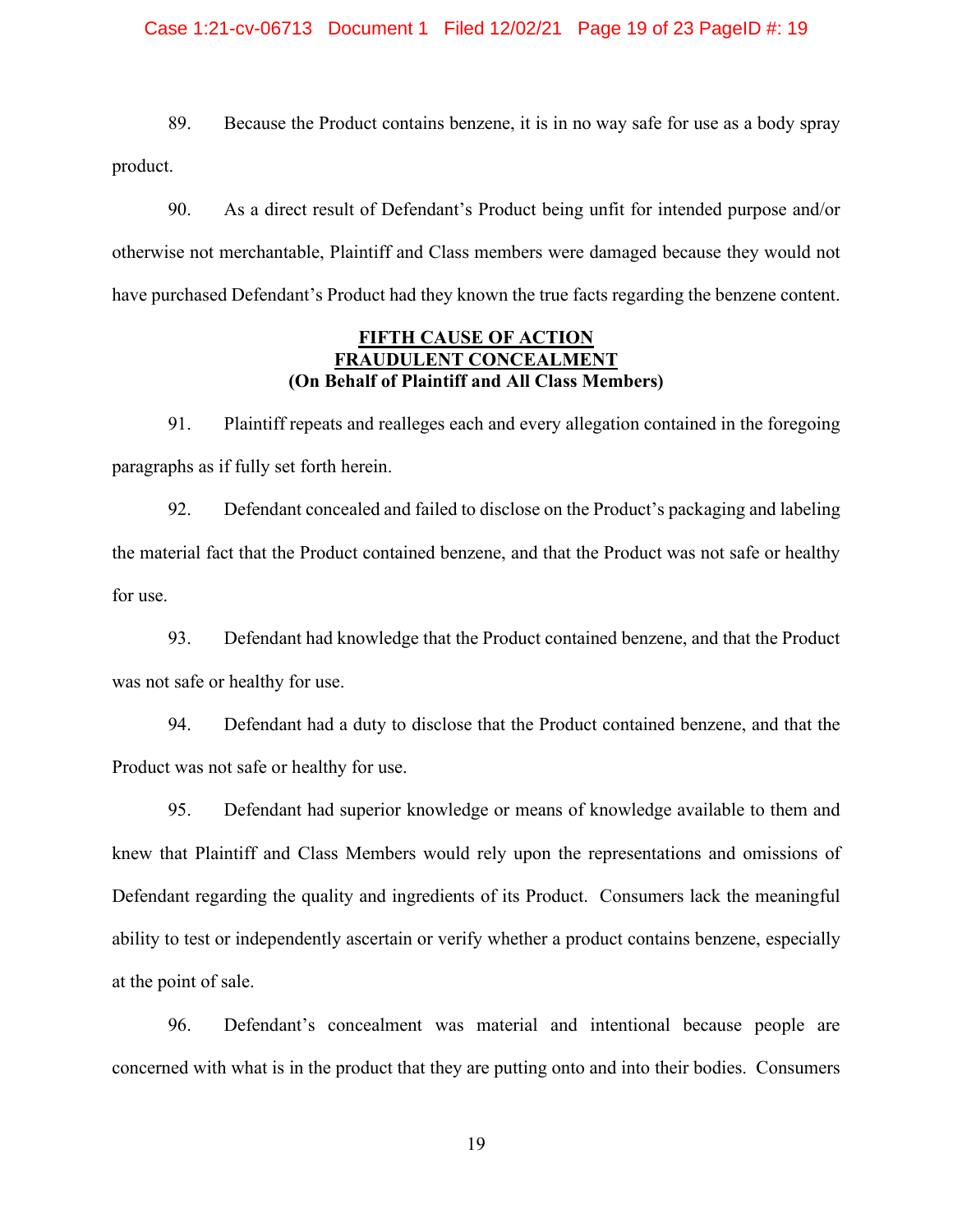## Case 1:21-cv-06713 Document 1 Filed 12/02/21 Page 20 of 23 PageID #: 20

such as Plaintiff and the Class Members are influenced by the ingredients listed, as well as any warnings (or lack thereof) on the product they buy. Defendant knows that if they had not omitted that the Product contained benzene, then Plaintiff and the Class would not have purchased the Product at all; however, Defendant wanted to increase sales and profits.

97. Defendant's concealment misled Plaintiff and the Class as to the true nature of what they were buying and putting onto and into their bodies.

98. Defendant fraudulently concealed that the Product contained benzene and that the Product was not safe or healthy for use. Consequently, Plaintiff and the other members of the Class have suffered injury and are entitled to damages in an amount to be proven at trial.

# **SIXTH CAUSE OF ACTION MEDICAL MONITORING (On Behalf of Plaintiff and All Class Members)**

99. Plaintiff repeats and realleges each and every allegation contained in the foregoing paragraphs as if fully set forth herein.

100. As a result of Defendant's negligence, Plaintiff and Class Members have been exposed to the carcinogen benzene.

101. As a proximate result of Plaintiff and Class Members' exposure to benzene, Plaintiff and Class Members have a significantly increased risk of serious medical complications, including ailments such as bone marrow harm and blood cancer (such as leukemia).

102. A monitoring procedure exists that makes the early detection of these types of ailments possible.

103. The prescribed monitoring program is reasonably necessary according to contemporary scientific principles.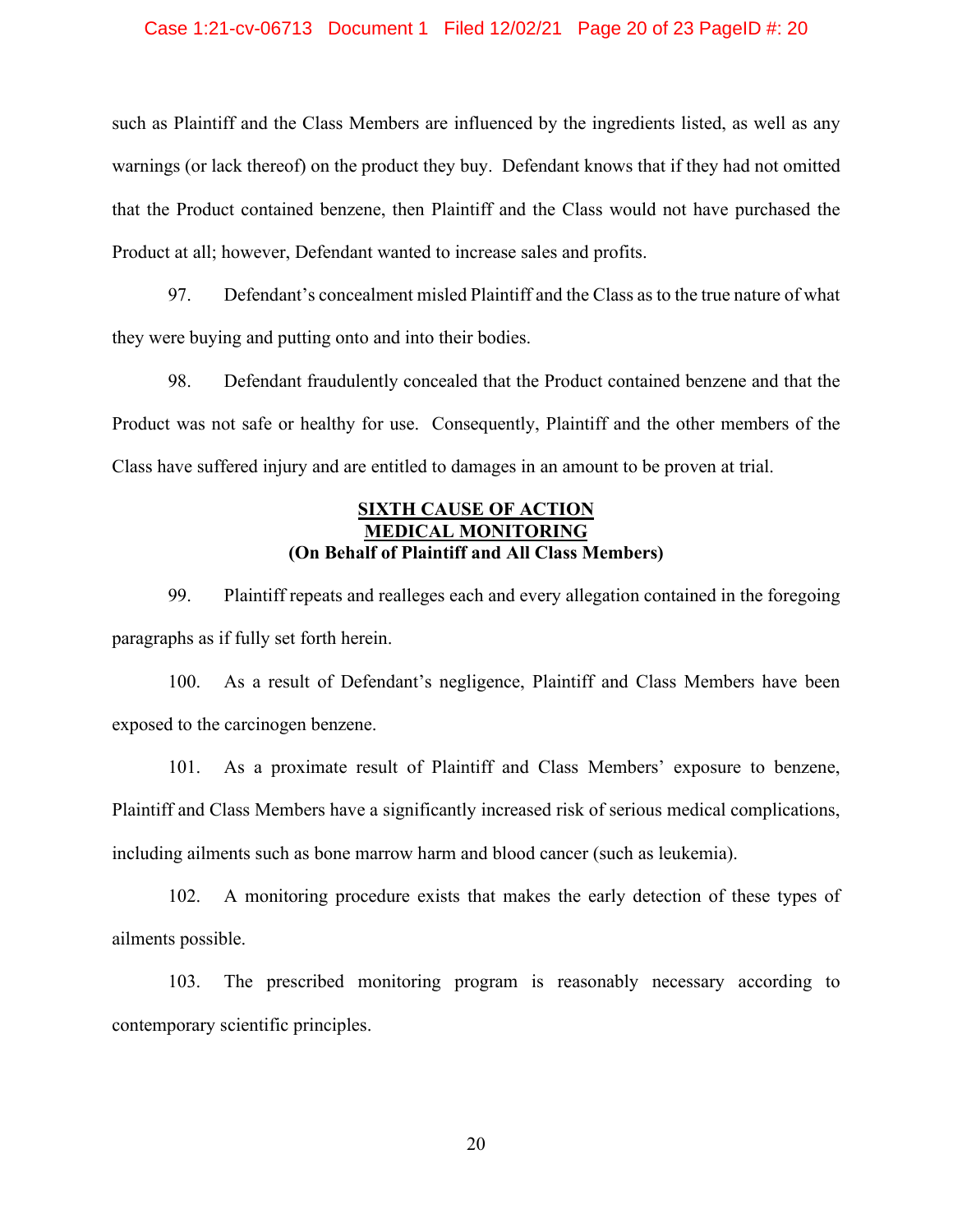#### Case 1:21-cv-06713 Document 1 Filed 12/02/21 Page 21 of 23 PageID #: 21

104. Defendant's acts were willful, wanton, or reckless and conducted with a reckless indifference to the health and rights of Plaintiff and Class Members.

# **SEVENTH CAUSE OF ACTION UNJUST ENRICHMENT (On Behalf of Plaintiff and All Class Members in the Alternative)**

105. Plaintiff repeats and realleges each and every allegation contained in the foregoing paragraphs as if fully set forth herein.

106. Plaintiff, on behalf of himself and consumers nationwide, brings a claim for unjust enrichment.

107. Defendant's conduct violated, *inter alia*, state and federal law by manufacturing, advertising, marketing, and selling the Product while misrepresenting and omitting material facts.

108. Defendant's unlawful conduct, as described in this Complaint, allowed Defendant to knowingly realize substantial revenues from selling the Product at the expense of, and to the detriment or impoverishment of, Plaintiff and Class Members and to Defendant's benefit and enrichment. Defendant has thereby violated fundamental principles of justice, equity, and good conscience.

109. Plaintiff and Class Members conferred significant financial benefits and paid substantial compensation to Defendant for the Product, which was not as Defendant represented them to be.

110. It is inequitable for Defendant to retain the benefits conferred by Plaintiff and Class Members' overpayments.

111. Plaintiff and Class Members seek establishment of a constructive trust from which Plaintiff and Class Members may seek restitution.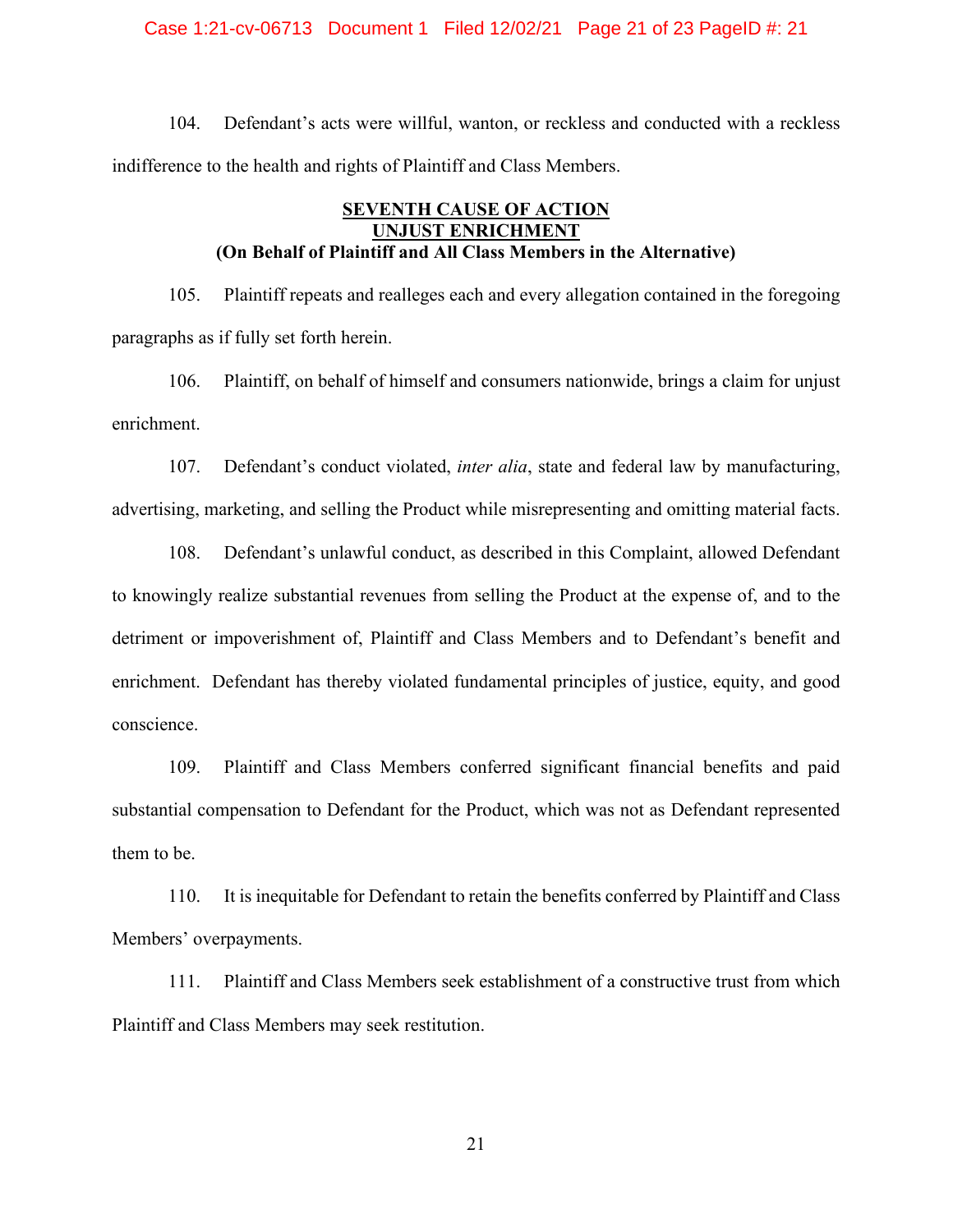Case 1:21-cv-06713 Document 1 Filed 12/02/21 Page 22 of 23 PageID #: 22

#### **JURY DEMAND**

Plaintiff demands a trial by jury on all issues.

**WHEREFORE**, Plaintiff, on behalf of himself and the Class, prays for judgment as follows:

- (a) Declaring this action to be a proper class action and certifying Plaintiff as the representative of the Class under Rule 23 of the Federal Rules of Civil Procedure;
- (b) Entering preliminary and permanent injunctive relief against Defendant, directing Defendant to correct its practices and to comply with New York's relevant consumer protection laws;
- (c) An Order requiring Defendant to establish a blood testing program for Plaintiff and the Class, as well as to establish a medical monitoring protocol for Plaintiff and the Class to monitor individuals' health and diagnose at an early stage any ailments associated with exposure to benzene;
- (d) Awarding monetary damages and treble damages;
- (e) Awarding statutory damages of \$50 per transaction, and treble damages for knowing and willful violations, pursuant to N.Y. GBL § 349;
- (f) Awarding statutory damages of \$500 per transaction pursuant to N.Y. GBL § 350;
- (g) Awarding punitive damages;
- (h) Awarding Plaintiff and Class Members their costs and expenses incurred in this action, including reasonable allowance of fees for Plaintiff's attorneys, experts, and reimbursement of Plaintiff's expenses; and
- (i) Granting such other and further relief as the Court may deem just and proper.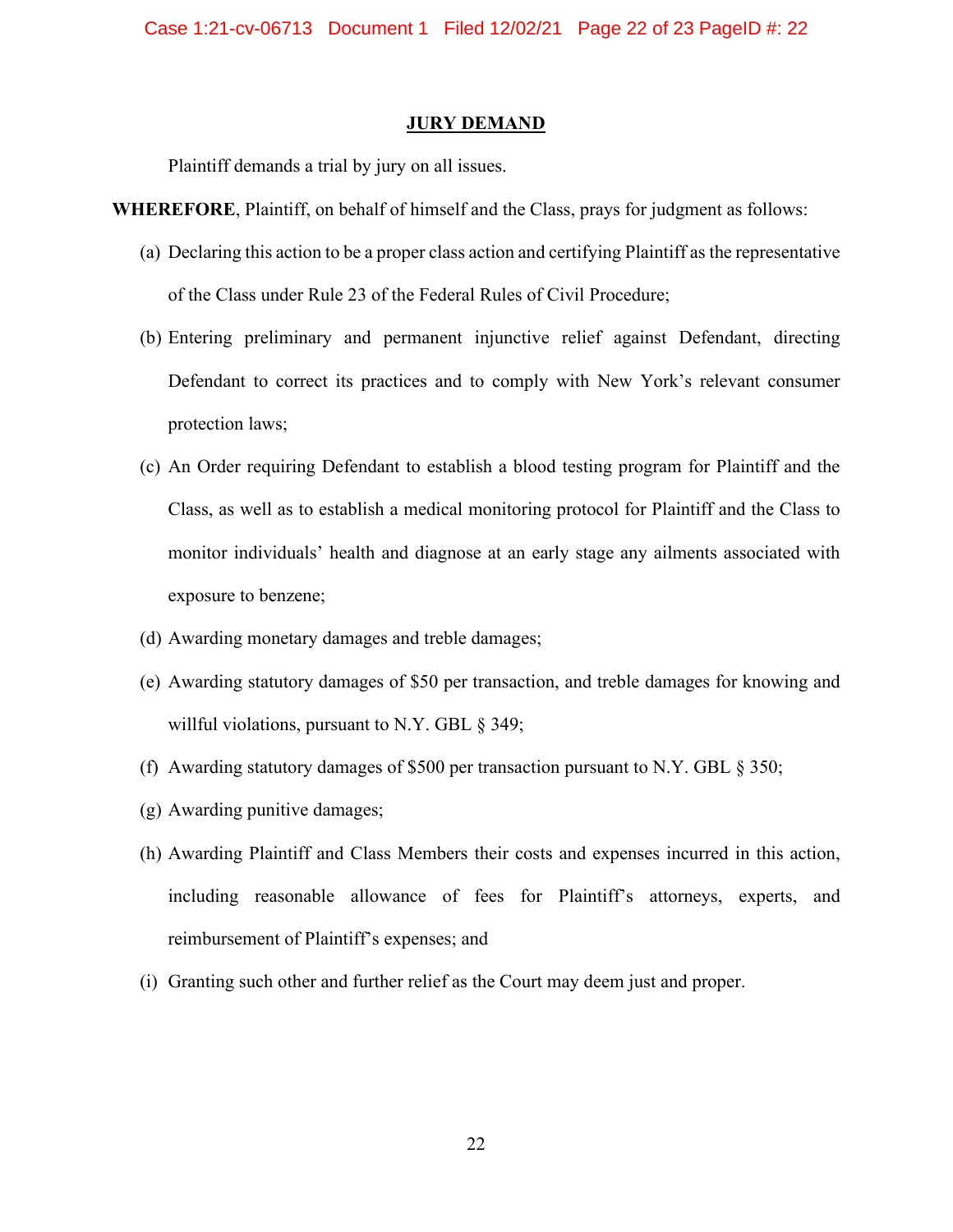Dated: December 2, 2021

# **THE SULTZER LAW GROUP P.C.**

By: Jason P. Sultzer /s/

 $\mathcal{L}_\text{max}$  , where  $\mathcal{L}_\text{max}$  and  $\mathcal{L}_\text{max}$ Jason P. Sultzer, Esq. Joseph Lipari, Esq. Daniel Markowitz, Esq. 270 Madison Avenue, Suite 1800 New York, NY 10016 Tel: (845) 483-7100 Fax: (888) 749-7747 sultzerj@thesultzerlawgroup.com liparij@thesultzerlawgroup.com markowitzd@thesultzerlawgroup.com

David C. Magagna Jr., Esq. Charles E. Schaffer, Esq. LEVIN SEDRAN & BERMAN 510 Walnut Street, Suite 500 Philadelphia, PA 19106 Tel: 215-592-1500 dmagagna@lfsblaw.com cschaffer@lfsblaw.com

*Counsel for Plaintiff and the Class*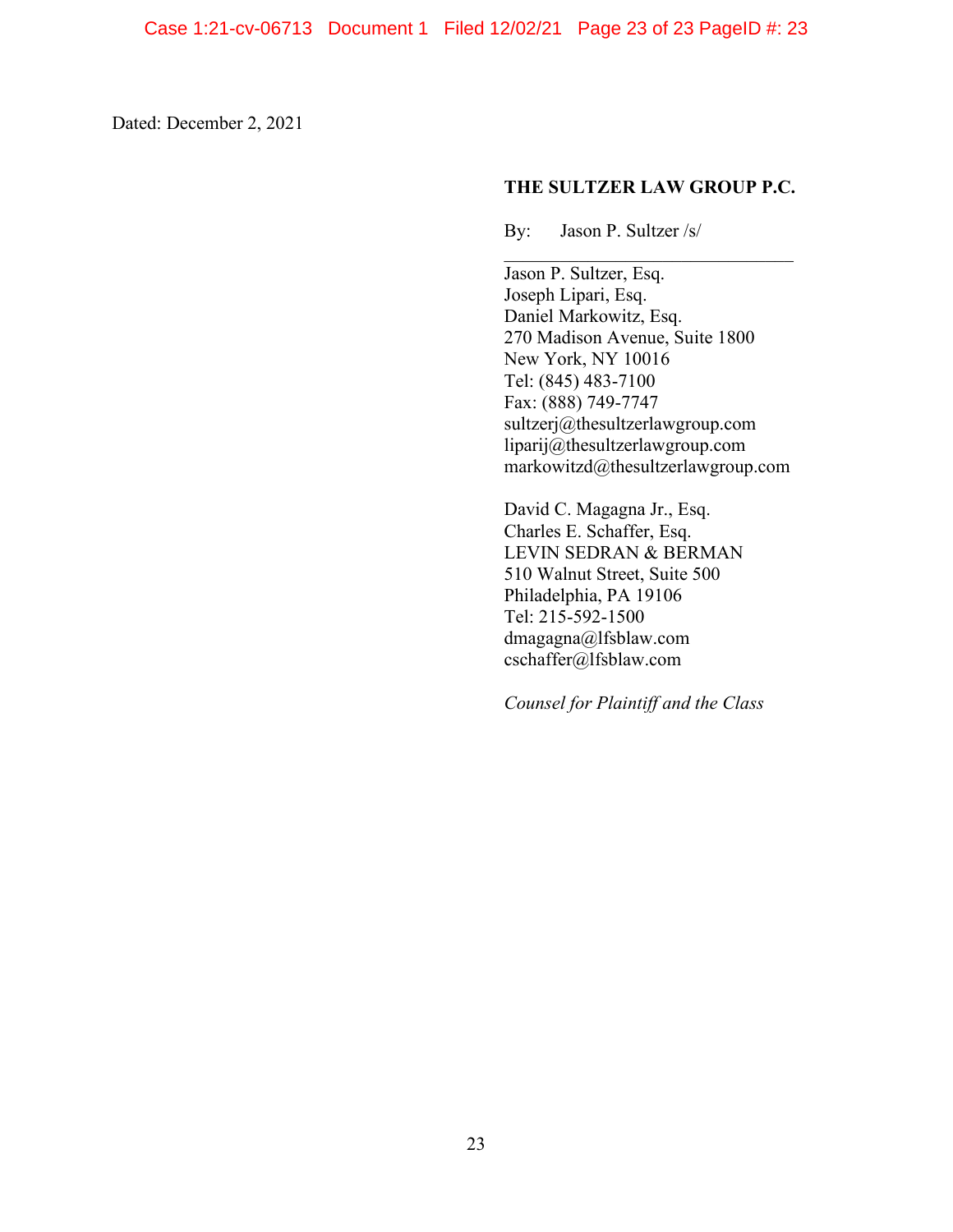# Case 1:21-cv-06713 Document 1-1 Filed 12/02/21 Page 1 of 2 PageID #: 24<br>CIVIL COVER SHEET

The JS 44 civil cover sheet and the information contained herein neither replace nor supplement the filing and service of pleadings or other papers as required by law, except as provided by local rules of court. This form,

JS 44 (Rev. 4-29-21)

| purpose of initiating the civil docket sheet. (SEE INSTRUCTIONS ON NEXT PAGE OF THIS FORM.) |                                     |                                                                                                                |                  |                                                                                                                   |                       |                             |                                                              |                                                         |                               |                       |
|---------------------------------------------------------------------------------------------|-------------------------------------|----------------------------------------------------------------------------------------------------------------|------------------|-------------------------------------------------------------------------------------------------------------------|-----------------------|-----------------------------|--------------------------------------------------------------|---------------------------------------------------------|-------------------------------|-----------------------|
| $\overline{I_{n}(a)}$<br><b>PLAINTIFFS</b>                                                  |                                     |                                                                                                                |                  | <b>DEFENDANTS</b>                                                                                                 |                       |                             |                                                              |                                                         |                               |                       |
| Marvin Isaac Fuentes Rodriguez, individually on behalf of                                   |                                     |                                                                                                                |                  | A.P. Deauville, LLC                                                                                               |                       |                             |                                                              |                                                         |                               |                       |
| himself and all others similarly                                                            |                                     |                                                                                                                |                  |                                                                                                                   |                       |                             |                                                              |                                                         |                               |                       |
| (b) Eisuated Residence of First Listed Plaintiff                                            |                                     |                                                                                                                |                  |                                                                                                                   |                       |                             |                                                              |                                                         |                               |                       |
|                                                                                             | (EXCEPT IN U.S. PLAINTIFF CASES)    | <b>Queens County</b>                                                                                           |                  | County of Residence of First Listed Defendant                                                                     |                       |                             | (IN U.S. PLAINTIFF CASES ONLY)                               |                                                         |                               |                       |
|                                                                                             |                                     |                                                                                                                |                  | NOTE:                                                                                                             |                       |                             | IN LAND CONDEMNATION CASES, USE THE LOCATION OF              |                                                         |                               |                       |
|                                                                                             |                                     |                                                                                                                |                  |                                                                                                                   |                       | THE TRACT OF LAND INVOLVED. |                                                              |                                                         |                               |                       |
| (c) Attorneys (Firm Name, Address, and Telephone Number)                                    |                                     |                                                                                                                |                  | Attorneys (If Known)                                                                                              |                       |                             |                                                              |                                                         |                               |                       |
| The Sultzer Law Group P.C. Jason P. Sultzer, Esq. 845-483-7100                              |                                     |                                                                                                                |                  |                                                                                                                   |                       |                             |                                                              |                                                         |                               |                       |
|                                                                                             |                                     |                                                                                                                |                  |                                                                                                                   |                       |                             |                                                              |                                                         |                               |                       |
| 270 Madison Avenue, Ste. 1800, New York, NY 10016                                           |                                     |                                                                                                                |                  |                                                                                                                   |                       |                             |                                                              |                                                         |                               |                       |
| <b>II. BASIS OF JURISDICTION</b> (Place an "X" in One Box Only)                             |                                     |                                                                                                                |                  | <b>III. CITIZENSHIP OF PRINCIPAL PARTIES</b> (Place an "X" in One Box for Plaintiff<br>(For Diversity Cases Only) |                       |                             |                                                              | and One Box for Defendant)                              |                               |                       |
| U.S. Government<br>$\Box$                                                                   | <b>Federal Question</b>             |                                                                                                                |                  |                                                                                                                   | PTF                   | DEF                         |                                                              |                                                         | PTF                           | DEF                   |
| Plaintiff                                                                                   | (U.S. Government Not a Party)       |                                                                                                                |                  | Citizen of This State                                                                                             | $\lceil x \rceil 1$   | 1                           | Incorporated or Principal Place<br>of Business In This State |                                                         | $\blacksquare$<br>4           | $\Box$ 4              |
|                                                                                             |                                     |                                                                                                                |                  |                                                                                                                   |                       |                             |                                                              |                                                         |                               |                       |
| U.S. Government<br> 12                                                                      | x 4<br>Diversity                    |                                                                                                                |                  | Citizen of Another State                                                                                          | $\lfloor$ $\rfloor$ 2 | $\overline{2}$              | Incorporated and Principal Place                             |                                                         | 5<br>$\overline{\phantom{a}}$ | $\sqrt{\mathbf{x}}$ 5 |
| Defendant                                                                                   |                                     | (Indicate Citizenship of Parties in Item III)                                                                  |                  |                                                                                                                   |                       |                             | of Business In Another State                                 |                                                         |                               |                       |
|                                                                                             |                                     |                                                                                                                |                  | Citizen or Subject of a                                                                                           | 3                     | 3                           | Foreign Nation                                               |                                                         | 6<br>$\vert$ $\vert$          | $ $ $ $ 6             |
|                                                                                             |                                     |                                                                                                                |                  | Foreign Country                                                                                                   |                       |                             |                                                              |                                                         |                               |                       |
| IV. NATURE OF SUIT (Place an "X" in One Box Only)                                           |                                     |                                                                                                                |                  |                                                                                                                   |                       |                             |                                                              |                                                         |                               |                       |
| <b>CONTRACT</b>                                                                             |                                     | <b>TORTS</b>                                                                                                   |                  | <b>FORFEITURE/PENALTY</b>                                                                                         |                       |                             | <b>BANKRUPTCY</b>                                            |                                                         | <b>OTHER STATUTES</b>         |                       |
| 110 Insurance                                                                               | PERSONAL INJURY                     | PERSONAL INJURY                                                                                                |                  | 625 Drug Related Seizure                                                                                          |                       |                             | 422 Appeal 28 USC 158                                        | 375 False Claims Act                                    |                               |                       |
| 120 Marine                                                                                  | 310 Airplane                        | 365 Personal Injury -                                                                                          |                  | of Property 21 USC 881                                                                                            |                       | 423 Withdrawal              |                                                              | 376 Qui Tam (31 USC                                     |                               |                       |
| 130 Miller Act                                                                              | 315 Airplane Product                | Product Liability                                                                                              |                  | 690 Other                                                                                                         |                       |                             | 28 USC 157                                                   | 3729(a)                                                 |                               |                       |
| 140 Negotiable Instrument                                                                   | Liability                           | 367 Health Care/                                                                                               |                  |                                                                                                                   |                       |                             |                                                              | 400 State Reapportionment                               |                               |                       |
| 150 Recovery of Overpayment                                                                 | 320 Assault, Libel &                | Pharmaceutical                                                                                                 |                  |                                                                                                                   |                       |                             | PROPERTY RIGHTS                                              | 410 Antitrust                                           |                               |                       |
| & Enforcement of Judgment                                                                   | Slander                             | Personal Injury                                                                                                |                  |                                                                                                                   |                       | 820 Copyrights              |                                                              | 430 Banks and Banking<br>450 Commerce                   |                               |                       |
| 151 Medicare Act<br>152 Recovery of Defaulted                                               | 330 Federal Employers'<br>Liability | Product Liability<br>368 Asbestos Personal                                                                     |                  |                                                                                                                   |                       | 830 Patent                  | 835 Patent - Abbreviated                                     | 460 Deportation                                         |                               |                       |
| Student Loans                                                                               | 340 Marine                          | Injury Product                                                                                                 |                  |                                                                                                                   |                       |                             | New Drug Application                                         | 470 Racketeer Influenced and                            |                               |                       |
| (Excludes Veterans)                                                                         | 345 Marine Product                  | Liability                                                                                                      |                  |                                                                                                                   |                       | 840 Trademark               |                                                              |                                                         | Corrupt Organizations         |                       |
| 153 Recovery of Overpayment                                                                 | Liability                           | PERSONAL PROPERTY                                                                                              |                  | <b>LABOR</b>                                                                                                      |                       |                             | 880 Defend Trade Secrets                                     | 480 Consumer Credit                                     |                               |                       |
| of Veteran's Benefits                                                                       | 350 Motor Vehicle                   | $\times$ 370 Other Fraud                                                                                       |                  | 710 Fair Labor Standards                                                                                          |                       |                             | Act of 2016                                                  |                                                         | (15 USC 1681 or 1692)         |                       |
| 160 Stockholders' Suits                                                                     | 355 Motor Vehicle                   | 371 Truth in Lending                                                                                           |                  | Act                                                                                                               |                       |                             |                                                              | 485 Telephone Consumer                                  |                               |                       |
| 190 Other Contract                                                                          | Product Liability                   | 380 Other Personal                                                                                             |                  | 720 Labor/Management<br>Relations                                                                                 |                       |                             | <b>SOCIAL SECURITY</b><br>861 HIA (1395ff)                   | 490 Cable/Sat TV                                        | Protection Act                |                       |
| 195 Contract Product Liability<br>196 Franchise                                             | 360 Other Personal<br>Injury        | Property Damage<br>385 Property Damage                                                                         |                  | 740 Railway Labor Act                                                                                             |                       |                             | 862 Black Lung (923)                                         | 850 Securities/Commodities/                             |                               |                       |
|                                                                                             | 362 Personal Injury -               | Product Liability                                                                                              |                  | 751 Family and Medical                                                                                            |                       |                             | 863 DIWC/DIWW (405(g))                                       | Exchange                                                |                               |                       |
|                                                                                             | Medical Malpractice                 |                                                                                                                |                  | Leave Act                                                                                                         |                       |                             | 864 SSID Title XVI                                           | 890 Other Statutory Actions                             |                               |                       |
| <b>REAL PROPERTY</b>                                                                        | <b>CIVIL RIGHTS</b>                 | PRISONER PETITIONS                                                                                             |                  | 790 Other Labor Litigation                                                                                        |                       | 865 RSI (405(g))            |                                                              | 891 Agricultural Acts                                   |                               |                       |
| 210 Land Condemnation                                                                       | 440 Other Civil Rights              | <b>Habeas Corpus:</b>                                                                                          |                  | 791 Employee Retirement                                                                                           |                       |                             |                                                              | 893 Environmental Matters<br>895 Freedom of Information |                               |                       |
| 220 Foreclosure                                                                             | 441 Voting                          | 463 Alien Detainee<br>510 Motions to Vacate                                                                    |                  | Income Security Act                                                                                               |                       |                             | <b>FEDERAL TAX SUITS</b><br>870 Taxes (U.S. Plaintiff        | Act                                                     |                               |                       |
| 230 Rent Lease & Ejectment<br>240 Torts to Land                                             | 442 Employment<br>443 Housing/      | Sentence                                                                                                       |                  |                                                                                                                   |                       |                             | or Defendant)                                                | 896 Arbitration                                         |                               |                       |
| 245 Tort Product Liability                                                                  | Accommodations                      | 530 General                                                                                                    |                  |                                                                                                                   |                       |                             | 871 IRS-Third Party                                          | 899 Administrative Procedure                            |                               |                       |
| 290 All Other Real Property                                                                 | 445 Amer. w/Disabilities -          | 535 Death Penalty                                                                                              |                  | <b>IMMIGRATION</b>                                                                                                |                       |                             | 26 USC 7609                                                  |                                                         | Act/Review or Appeal of       |                       |
|                                                                                             | Employment                          | Other:                                                                                                         |                  | 462 Naturalization Application                                                                                    |                       |                             |                                                              |                                                         | Agency Decision               |                       |
|                                                                                             | 446 Amer. w/Disabilities            | 540 Mandamus & Other                                                                                           |                  | 465 Other Immigration                                                                                             |                       |                             |                                                              | 950 Constitutionality of                                | <b>State Statutes</b>         |                       |
|                                                                                             | Other<br>448 Education              | 550 Civil Rights<br>555 Prison Condition                                                                       |                  | Actions                                                                                                           |                       |                             |                                                              |                                                         |                               |                       |
|                                                                                             |                                     | 560 Civil Detainee -                                                                                           |                  |                                                                                                                   |                       |                             |                                                              |                                                         |                               |                       |
|                                                                                             |                                     | Conditions of                                                                                                  |                  |                                                                                                                   |                       |                             |                                                              |                                                         |                               |                       |
|                                                                                             |                                     | Confinement                                                                                                    |                  |                                                                                                                   |                       |                             |                                                              |                                                         |                               |                       |
| V. ORIGIN (Place an "X" in One Box Only)                                                    |                                     |                                                                                                                |                  |                                                                                                                   |                       |                             |                                                              |                                                         |                               |                       |
| Original<br>$\sqrt{x}$ <sup>1</sup>                                                         | $\Box$ 2 Removed from<br>3          | Remanded from                                                                                                  | 74 Reinstated or |                                                                                                                   | 5 Transferred from    |                             | 6 Multidistrict                                              |                                                         | $\Box$ 8 Multidistrict        |                       |
| Proceeding                                                                                  | <b>State Court</b>                  | Appellate Court                                                                                                |                  | Reopened                                                                                                          | Another District      |                             | Litigation -<br>Transfer                                     |                                                         | Litigation -<br>Direct File   |                       |
|                                                                                             |                                     |                                                                                                                |                  |                                                                                                                   | (specify)             |                             |                                                              |                                                         |                               |                       |
|                                                                                             |                                     | Cite the U.S. Civil Statute under which you are filing (Do not cite jurisdictional statutes unless diversity): |                  |                                                                                                                   |                       |                             |                                                              |                                                         |                               |                       |
| <b>VI. CAUSE OF ACTION</b>                                                                  | 28 U.S.C. § 1332(d)(2)              |                                                                                                                |                  |                                                                                                                   |                       |                             |                                                              |                                                         |                               |                       |
|                                                                                             | Brief description of cause:         |                                                                                                                |                  |                                                                                                                   |                       |                             |                                                              |                                                         |                               |                       |
|                                                                                             | Neg. & Int., Unjust Enrichment      |                                                                                                                |                  |                                                                                                                   |                       |                             |                                                              |                                                         |                               |                       |
| VII. REQUESTED IN                                                                           | x                                   | CHECK IF THIS IS A CLASS ACTION                                                                                |                  | <b>DEMANDS</b>                                                                                                    |                       |                             | CHECK YES only if demanded in complaint:                     |                                                         |                               |                       |
| <b>COMPLAINT:</b>                                                                           | UNDER RULE 23, F.R.Cv.P.            |                                                                                                                |                  | 5,000,000.00                                                                                                      |                       |                             | <b>JURY DEMAND:</b>                                          | $x$ Yes                                                 | $\Box$ No                     |                       |
| VIII. RELATED CASE(S)                                                                       |                                     |                                                                                                                |                  |                                                                                                                   |                       |                             |                                                              |                                                         |                               |                       |
|                                                                                             | (See instructions):                 |                                                                                                                |                  |                                                                                                                   |                       |                             |                                                              |                                                         |                               |                       |
| IF ANY                                                                                      |                                     | <b>JUDGE</b>                                                                                                   |                  |                                                                                                                   |                       |                             | DOCKET NUMBER                                                |                                                         |                               |                       |
| <b>DATE</b>                                                                                 |                                     | SIGNATURE OF ATTORNEY OF RECORD                                                                                |                  |                                                                                                                   |                       |                             |                                                              |                                                         |                               |                       |
| 12/2/2021                                                                                   |                                     |                                                                                                                |                  |                                                                                                                   |                       |                             |                                                              |                                                         |                               |                       |
|                                                                                             |                                     |                                                                                                                |                  |                                                                                                                   |                       |                             |                                                              |                                                         |                               |                       |
| FOR OFFICE USE ONLY                                                                         |                                     |                                                                                                                |                  |                                                                                                                   |                       |                             |                                                              |                                                         |                               |                       |
| RECEIPT#                                                                                    | <b>AMOUNT</b>                       | APPLYING TEP                                                                                                   |                  | <b>JUDGE</b>                                                                                                      |                       |                             | MAG. JUDGE                                                   |                                                         |                               |                       |
|                                                                                             |                                     |                                                                                                                |                  |                                                                                                                   |                       |                             |                                                              |                                                         |                               |                       |
|                                                                                             |                                     |                                                                                                                |                  |                                                                                                                   |                       |                             |                                                              |                                                         |                               |                       |

 $\cdot$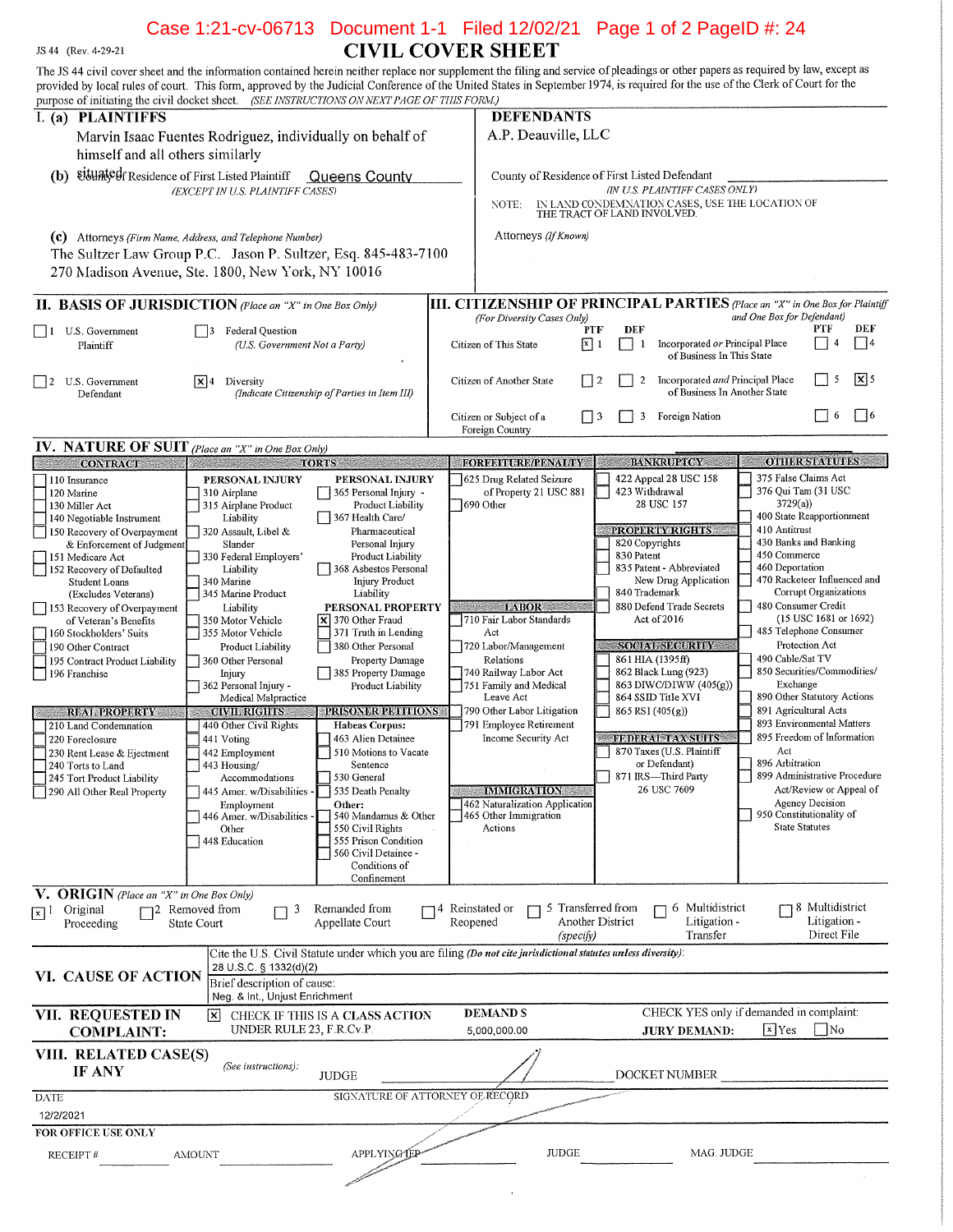# Case 1:21-cv-06713 Document 1-1 Filed 12/02/21 Bage 2-0f 2 PageID #: 25

, do hereby certify that the above captioned civil action is ineligible for

Local Arbitration Rule 83.7 provides that with certain exceptions, actions seeking money damages only in an amount not in excess of \$150,000, exclusive of interest and costs, are eligible for compulsory arbitration. The amount of damages is presumed to be below the threshold amount unless a certification to the contrary is filed.

Case is Eligible for Arbitration

I, Jason P Sultzer

compulsory arbitration for the following reason(s):

monetary damages sought are in excess of \$150,000, exclusive of interest and costs,

, counsel for

the complaint seeks injunctive relief,

the matter is otherwise ineligible for the following reason

# DISCLOSURE STATEMENT - FEDERAL RULES CIVIL PROCEDURE 7.1

Plaintiff and The Class

Identify any parent corporation and any publicly held corporation that owns 10% or more or its stocks:

# RELATED CASE STATEMENT (Section VIII on the Front of this Form)

Please list all cases that are arguably related pursuant to Division of Business Rule 50.3.1 in Section VIII on the front of this form. Rule 50.3.1 (a) provides that "A civil case is "related" Please list all cases that are arguably related pursuant to Division of Business Rule 50.3.1 in Section VIII on the front of mass carise from the same frame transactions or events, a<br>to another civil case for purposes of t deemed "related" to another civil case merely because the civil case: (A) involves identical legal issues, or (B) involves the same parties. Rule 50.5. I (C) further provides that<br>"Presumptively, and subject to the power o pending before the court."

# NY-E DIVISION OF BUSINESS RULE 50.1(d)(2)

| 1.)                                                                                                                                                                                                                                                                                                                                                                                                                                                    | Is the civil action being filed in the Eastern District removed from a New York State Court located in Nassau or Suffolk<br>No<br>Yes<br>County?                                    |  |  |  |  |  |  |
|--------------------------------------------------------------------------------------------------------------------------------------------------------------------------------------------------------------------------------------------------------------------------------------------------------------------------------------------------------------------------------------------------------------------------------------------------------|-------------------------------------------------------------------------------------------------------------------------------------------------------------------------------------|--|--|--|--|--|--|
| 2.)                                                                                                                                                                                                                                                                                                                                                                                                                                                    | If you answered "no" above:<br>a) Did the events or omissions giving rise to the claim or claims, or a substantial part thereof, occur in Nassau or Suffolk<br>No<br>Yes<br>County? |  |  |  |  |  |  |
|                                                                                                                                                                                                                                                                                                                                                                                                                                                        | b) Did the events or omissions giving rise to the claim or claims, or a substantial part thereof, occur in the Eastern<br><b>No</b><br>Yes<br>M<br>District?                        |  |  |  |  |  |  |
|                                                                                                                                                                                                                                                                                                                                                                                                                                                        | c) If this is a Fair Debt Collection Practice Act case, specify the County in which the offending communication was<br>received:                                                    |  |  |  |  |  |  |
| If your answer to question 2 (b) is "No," does the defendant (or a majority of the defendants, if there is more than one) reside in Nassau or<br>Suffolk County, or, in an interpleader action, does the claimant (or a majority of the claimants, if there is more than one) reside in Nassau or<br>Yes<br>Nο<br>Suffolk County?<br>(Note: A corporation shall be considered a resident of the County in which it has the most significant contacts). |                                                                                                                                                                                     |  |  |  |  |  |  |
|                                                                                                                                                                                                                                                                                                                                                                                                                                                        | <b>BAR ADMISSION</b>                                                                                                                                                                |  |  |  |  |  |  |
|                                                                                                                                                                                                                                                                                                                                                                                                                                                        | I am currently admitted in the Eastern District of New York and currently a member in good standing of the bar of this court.                                                       |  |  |  |  |  |  |
|                                                                                                                                                                                                                                                                                                                                                                                                                                                        | Z<br>No<br>Yes                                                                                                                                                                      |  |  |  |  |  |  |
|                                                                                                                                                                                                                                                                                                                                                                                                                                                        | Are you currently the subject of any disciplinary action (s) in this or any other state or federal court?                                                                           |  |  |  |  |  |  |
|                                                                                                                                                                                                                                                                                                                                                                                                                                                        | $\sqrt{}$<br>No<br>(If yes, please explain<br>Yes                                                                                                                                   |  |  |  |  |  |  |
| I certify the accuracy of all information provided above.                                                                                                                                                                                                                                                                                                                                                                                              |                                                                                                                                                                                     |  |  |  |  |  |  |
|                                                                                                                                                                                                                                                                                                                                                                                                                                                        | Signature:                                                                                                                                                                          |  |  |  |  |  |  |
|                                                                                                                                                                                                                                                                                                                                                                                                                                                        | Last Modified: 11/27/2017                                                                                                                                                           |  |  |  |  |  |  |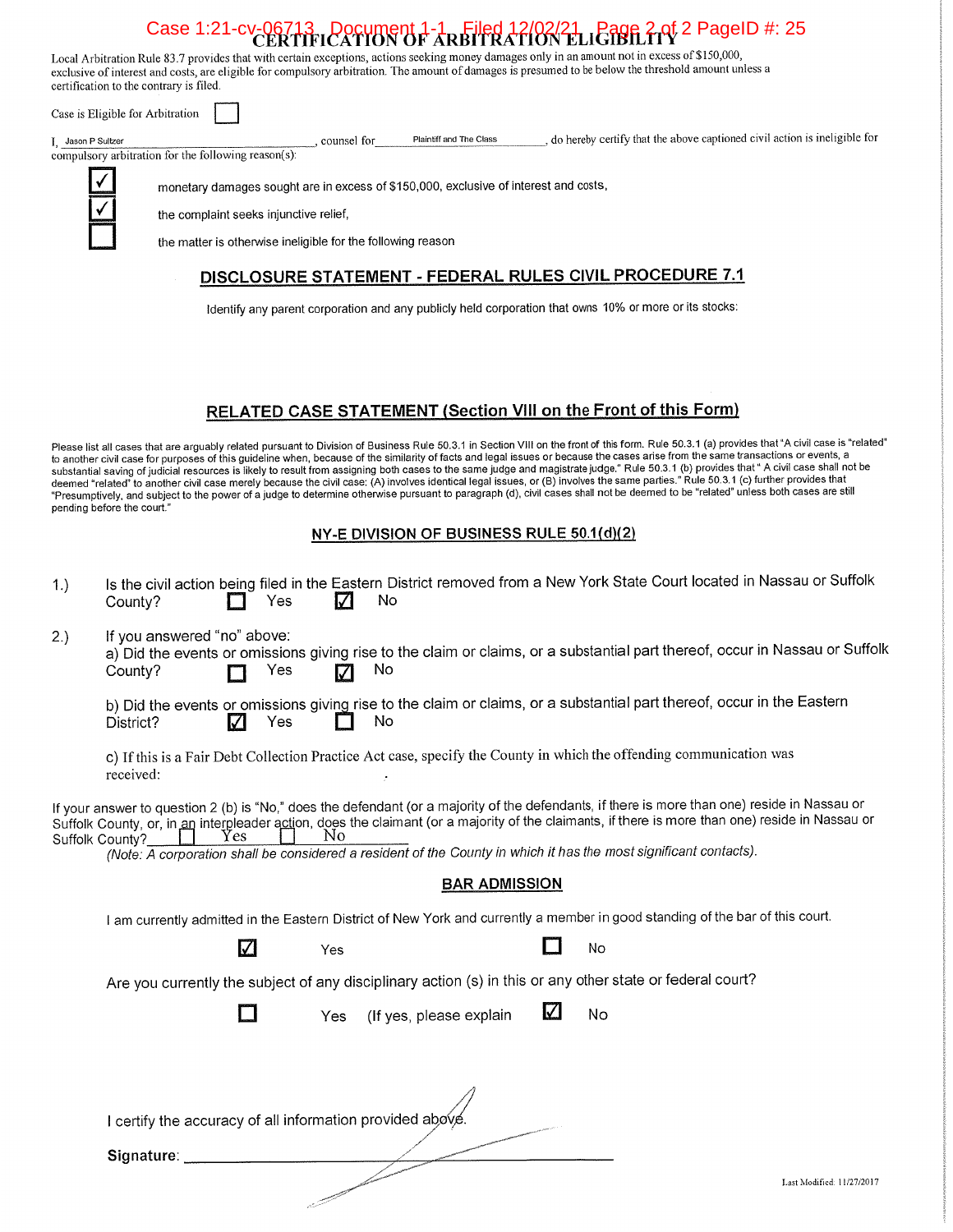AO 440 (Rev. 06/12) Summons in a Civil Action

# **UNITED STATES DISTRICT COURT**

for the

Eastern District of New York

 $\lambda$ 

Marvin Isaac Fuentes Rodriguez, individually on behalf of himself and all others similarly situated

Plaintiff(s)

 $V_{\star}$ 

A.P. Deauville, LLC

Civil Action No.

 $Defendant(s)$ 

# **SUMMONS IN A CIVIL ACTION**

To: (Defendant's name and address) A.P. Deauville, LLC 3700 Glover Road Easton, PA 18040

A lawsuit has been filed against you.

Within 21 days after service of this summons on you (not counting the day you received it) — or 60 days if you are the United States or a United States agency, or an officer or employee of the United States described in Fed. R. Civ. P. 12 (a)(2) or (3) — you must serve on the plaintiff an answer to the attached complaint or a motion under Rule 12 of the Federal Rules of Civil Procedure. The answer or motion must be served on the plaintiff or plaintiff's attorney, whose name and address are:

The Sultzer Law Group P.C. Jason P. Sultzer, Esq. 270 Madison Avenue, Suite 1800 New York, NY 10016

Levin Sedran & Berman David C. Magagna Jr., Esq. 510 Walnut Street, Suite 500 Philadelphia, PA 19106

If you fail to respond, judgment by default will be entered against you for the relief demanded in the complaint. You also must file your answer or motion with the court.

> **DOUGLAS C. PALMER** CLERK OF COURT

Date:

Signature of Clerk or Deputy Clerk